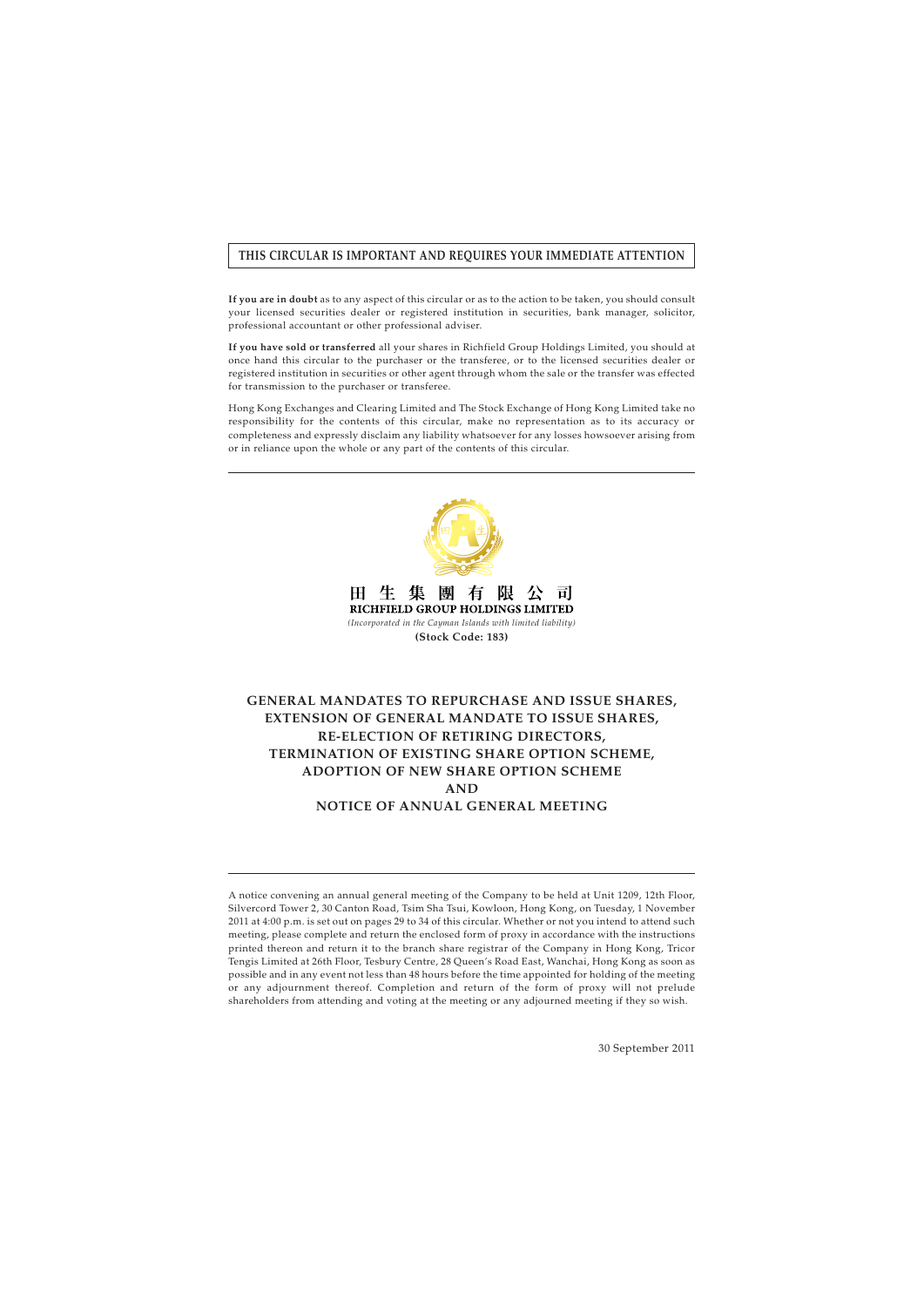# **CONTENTS**

## *Page*

|                                                                       | $\mathbf{1}$ |
|-----------------------------------------------------------------------|--------------|
| Letter from the Board                                                 |              |
|                                                                       | 4            |
|                                                                       | 5            |
|                                                                       | 5            |
|                                                                       | 6            |
|                                                                       | 6            |
| Termination of Existing Scheme and Adoption of New Scheme             | 6            |
|                                                                       | 8            |
|                                                                       | 9            |
|                                                                       | 9            |
|                                                                       | 9            |
|                                                                       | 10           |
| Appendix II - Details of Retiring Directors Proposed to be Re-elected | 14           |
| Appendix III - Principal Terms of the New Scheme                      | 16           |
|                                                                       | 29           |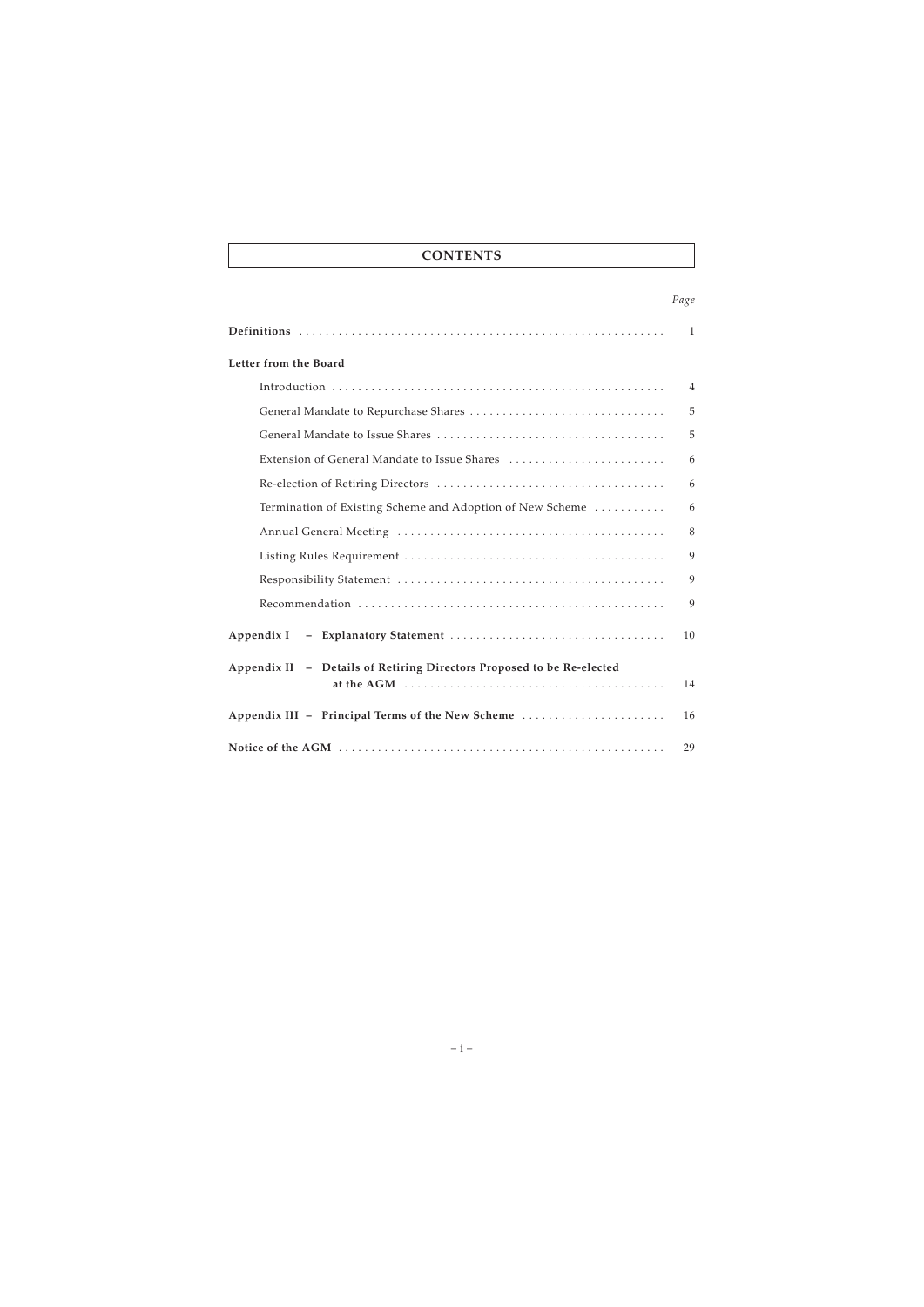*In this circular, unless the context otherwise requires, the following expressions shall have the following meanings:*

| "Adoption Date"           | the date on which the New Scheme is conditionally<br>adopted by resolution of the Shareholders in general<br>meeting                                                                                                                                                |
|---------------------------|---------------------------------------------------------------------------------------------------------------------------------------------------------------------------------------------------------------------------------------------------------------------|
| "AGM"                     | the annual general meeting of the Company to be<br>convened and held at Unit 1209, 12th Floor, Silvercord<br>Tower 2, 30 Canton Road, Tsim Sha Tsui, Kowloon,<br>Hong Kong on Tuesday, 1 November 2011 at 4:00 p.m.<br>or any adjournment thereof                   |
| "Articles of Association" | the articles of association of the Company                                                                                                                                                                                                                          |
| "Associates"              | the meaning as ascribed thereto under the Listing<br>Rules                                                                                                                                                                                                          |
| "Board"                   | the board of Director(s)                                                                                                                                                                                                                                            |
| "Commencement Date"       | in respect of any particular Option, the date on which<br>the Option is granted in accordance with the terms of<br>this New Scheme                                                                                                                                  |
| "Company"                 | Richfield Group Holdings Limited, a company<br>incorporated in the Cayman Islands with limited<br>liability and the Shares of which are listed on the main<br>board of the Stock Exchange                                                                           |
| "Connected Person"        | the meaning as ascribed thereto under the Listing<br>Rules                                                                                                                                                                                                          |
| "Director(s)"             | the director(s) of the Company                                                                                                                                                                                                                                      |
| "Eligible Employee"       | any employee (whether full time or part-time<br>employee, including any executive Directors but not<br>any non-executive Director) of the Company or any of<br>its subsidiaries                                                                                     |
| "Existing Scheme"         | the share option scheme adopted by the Company<br>pursuant to the written resolution of the Company on<br>2 May 2002                                                                                                                                                |
| "Grantee"                 | any Participant who accepts an Offer in accordance<br>with the terms of the New Scheme or (where the<br>context so permits) any person who is entitled to any<br>such Option in consequence of the death of the<br>original Grantee (if he or she is an individual) |
| "Group"                   | the Company and its subsidiaries                                                                                                                                                                                                                                    |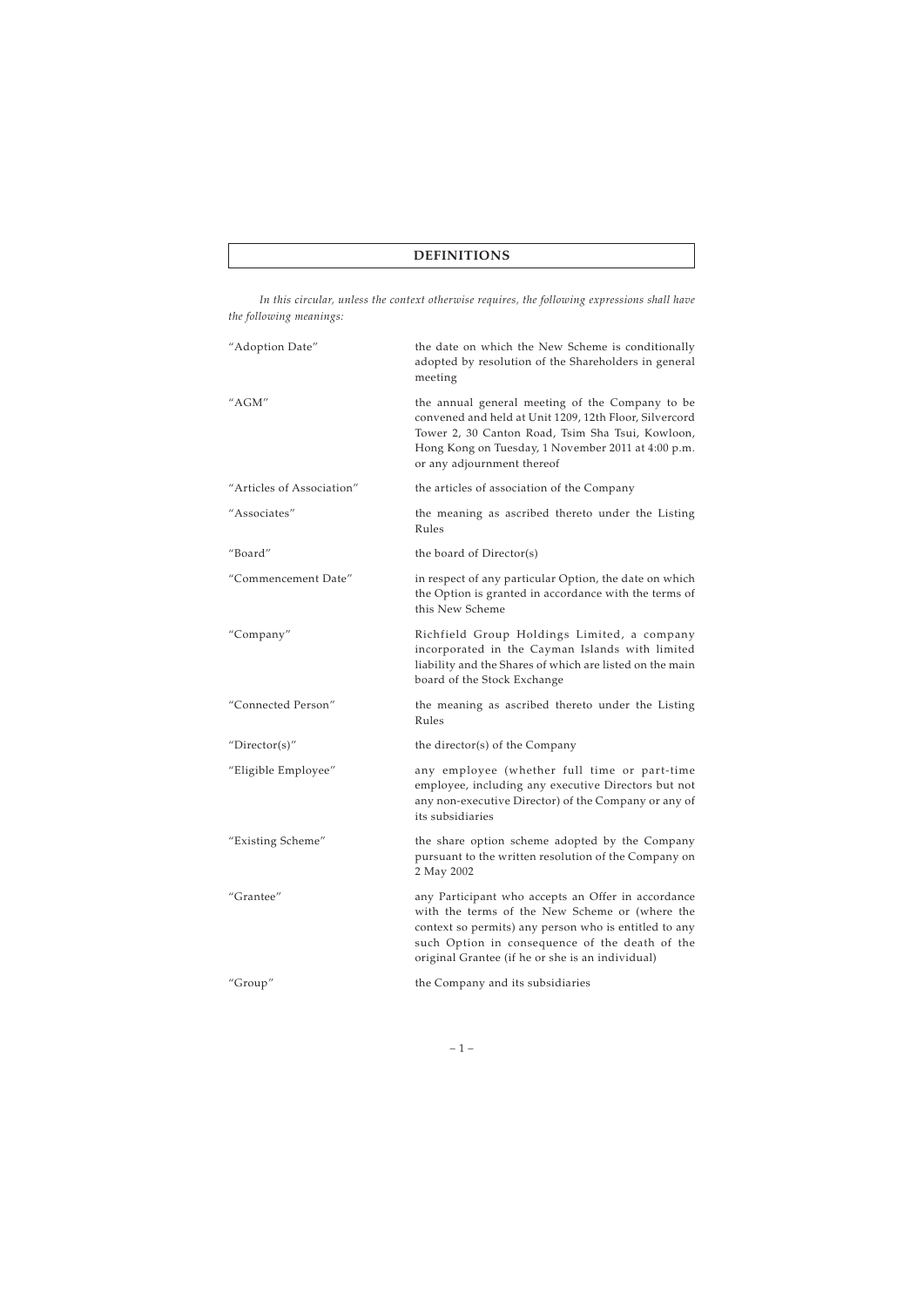# **DEFINITIONS**

| "HK\$"                    | Hong Kong dollars, the lawful currency of Hong<br>Kong                                                                                                                                                                                                                                                                                                                                                                                                                                                                         |
|---------------------------|--------------------------------------------------------------------------------------------------------------------------------------------------------------------------------------------------------------------------------------------------------------------------------------------------------------------------------------------------------------------------------------------------------------------------------------------------------------------------------------------------------------------------------|
| "Hong Kong"               | the Hong Kong Special Administrative Region of the<br>People's Republic of China                                                                                                                                                                                                                                                                                                                                                                                                                                               |
| "Issue Mandate"           | the issue mandate proposed to be granted to the<br>Directors at the AGM to allot, issue and deal with<br>Shares not exceeding 20% of the issued share capital<br>of the Company as at the date of passing the relevant<br>resolution for approving the issue mandate                                                                                                                                                                                                                                                           |
| "Latest Practicable Date" | 23 September 2011, being the latest practicable date<br>prior to the printing of this circular for the purpose of<br>ascertaining certain information contained in this<br>circular                                                                                                                                                                                                                                                                                                                                            |
| "Listing Rules"           | the Rules Governing the Listing of Securities on the<br>Stock Exchange                                                                                                                                                                                                                                                                                                                                                                                                                                                         |
| "Model Code"              | the Model Code for Securities Transactions by<br>Directors of Listed Issuers prescribed by the Listing<br>Rules or any corresponding code or securities dealing<br>restrictions adopted by the Company                                                                                                                                                                                                                                                                                                                         |
| "New Scheme"              | the new share option scheme proposed to be adopted<br>by the Company at the AGM for the benefit of the<br>employees and directors of the Group and other<br>eligible participants                                                                                                                                                                                                                                                                                                                                              |
| "Offer"                   | the offer of the grant of an Option made in accordance<br>with the New Scheme                                                                                                                                                                                                                                                                                                                                                                                                                                                  |
| "Offer Date"              | the date on which an Offer is made to the Participant<br>(or where appropriate, a Grantee) or in respect of an<br>Offer that is proposed to be made to a Participant (or<br>where appropriate, a Grantee) referred to in<br>Appendix III paragraph 5.6, paragraph 9.1(iv) or<br>paragraph 9.2 of this circular, the date of the Board<br>meeting for proposing the Offer notwithstanding that<br>the Offer and the acceptance thereof may be<br>conditional upon subsequent approval by the<br>Shareholders in general meeting |
| "Option"                  | a right granted to subscribe for Shares pursuant to the<br>New Scheme                                                                                                                                                                                                                                                                                                                                                                                                                                                          |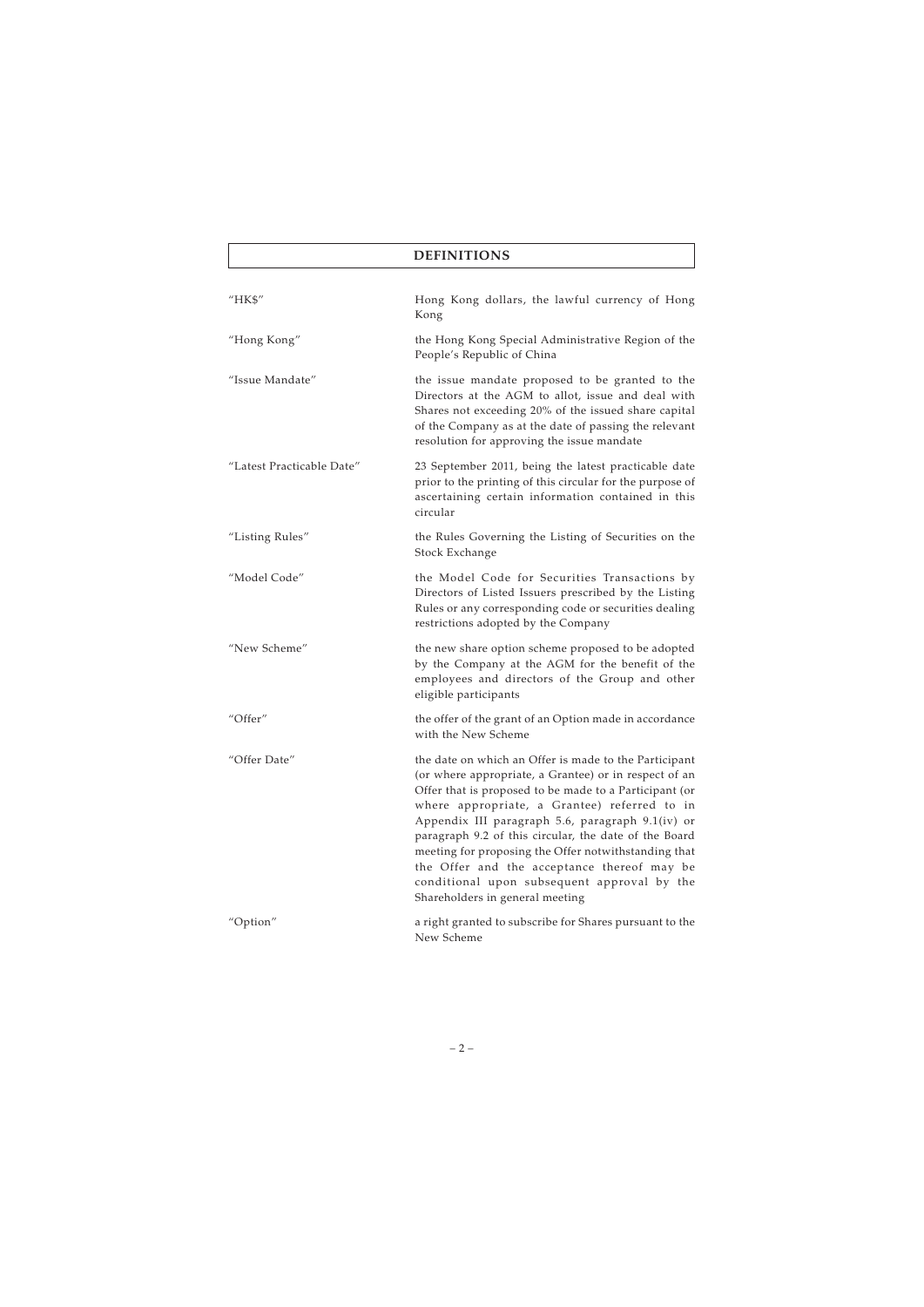# **DEFINITIONS**

| "Option Period"                       | a period to be notified by the Board to each Grantee<br>and in any event the period shall not be more than ten<br>(10) years from the Commencement Date. The Board<br>may also provide restrictions on the exercise of an<br>Option during the period an Option may be exercised                                        |
|---------------------------------------|-------------------------------------------------------------------------------------------------------------------------------------------------------------------------------------------------------------------------------------------------------------------------------------------------------------------------|
| "Participant"                         | refer to Appendix III paragraph 2 of this circular                                                                                                                                                                                                                                                                      |
| "Repurchase Mandate"                  | the repurchase mandate proposed to be granted to the<br>Directors at the AGM to exercise the powers of the<br>Company to repurchase fully paid Shares up to a<br>maximum of 10% of the issued share capital of the<br>Company as at the date of passing the relevant<br>resolution for approving the repurchase mandate |
| "Scheme Mandate Limit"                | the total number of Shares in respect of which options<br>may be granted under the Share Option Scheme and<br>any other share option scheme of the Company, not<br>exceeding 10% of the total number of Shares in issue<br>on the adoption date of the Share Option Scheme or at<br>the renewal of such limit           |
| "SFO"                                 | the Securities and Futures Ordinance (Chapter 571 of<br>Laws of Hong Kong)                                                                                                                                                                                                                                              |
| "Share $(s)$ "                        | ordinary share(s) of HK\$0.01 each in the share capital<br>of the Company                                                                                                                                                                                                                                               |
| "Shareholder(s)"                      | holder(s) of the Share(s)                                                                                                                                                                                                                                                                                               |
| "Stock Exchange"                      | The Stock Exchange of Hong Kong Limited                                                                                                                                                                                                                                                                                 |
| "Subscription Price"                  | the price per Share at which a Grantee may subscribe<br>for Shares on the exercise of an Option pursuant to the<br>New Scheme                                                                                                                                                                                           |
| "Takeovers Code"                      | The Codes on Takeovers and Mergers and Share<br>Repurchases                                                                                                                                                                                                                                                             |
| $^{\prime\prime}$ % $^{\prime\prime}$ | per cent.                                                                                                                                                                                                                                                                                                               |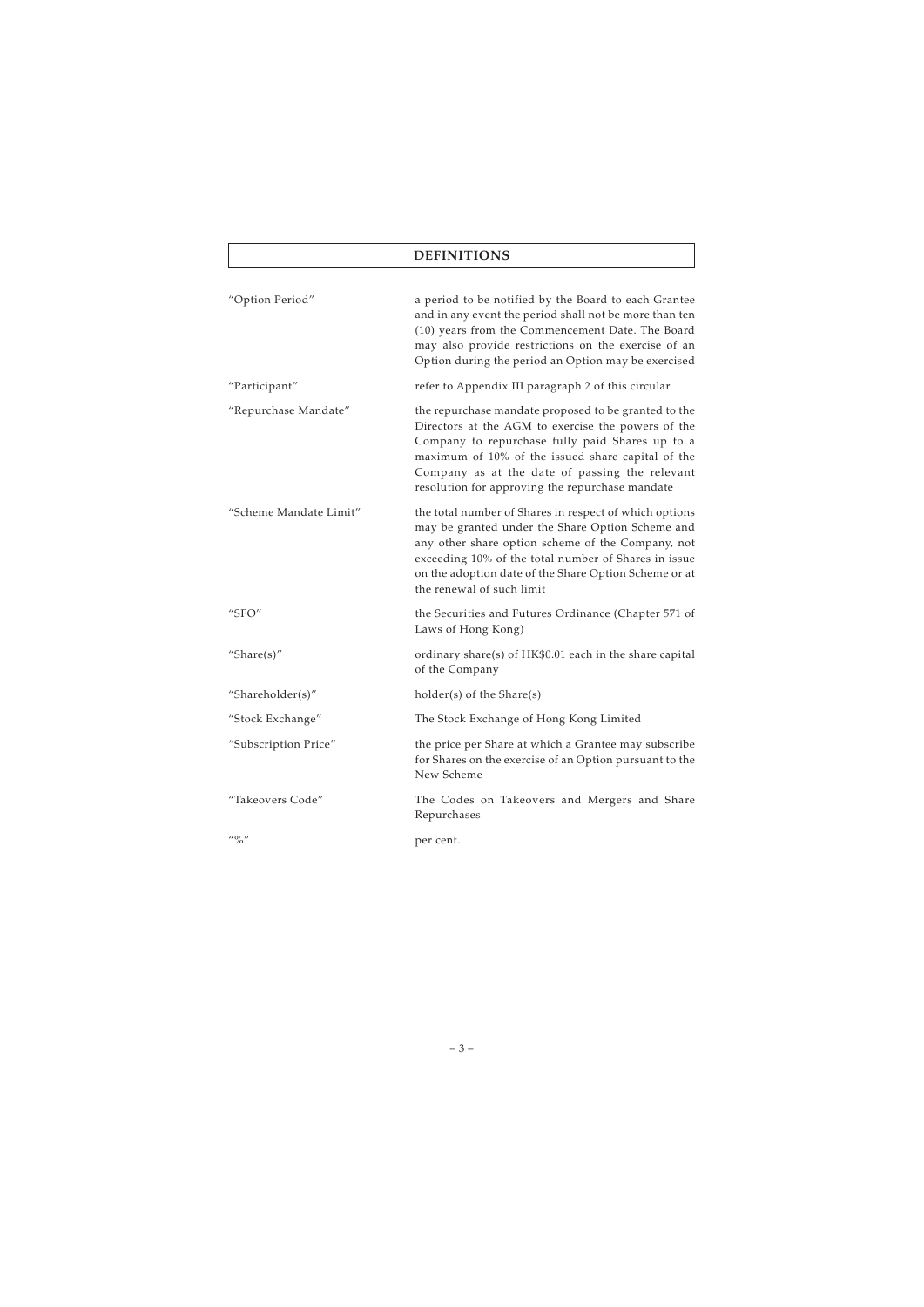

生 團 H 隼 有 可| RICHFIELD GROUP HOLDINGS LIMITED

*(Incorporated in the Cayman Islands with limited liability)* **(Stock Code: 183)**

*Executive Directors:* Mr. Pong Wai San, Wilson *(Chief Executive Officer)* Mr. Lee Wing Yin

*Non-executive Director:* Mr. Li Chi Chung

*Independent Non-executive Directors:* Mr. Koo Fook Sun, Louis Mr. Lai Hin Wing, Henry Mr. Lung Hung Cheuk

*Registered office:* Cricket Square Hutchins Drive P.O. Box 2681 Grand Cayman KY1-1111 Cayman Islands

*Head office and principal place of business in Hong Kong:* Unit 1209, 12th Floor Silvercord Tower 2 30 Canton Road Tsim Sha Tsui, Kowloon Hong Kong

30 September 2011

*To the Shareholders*

Dear Sir or Madam,

# **GENERAL MANDATES TO REPURCHASE AND ISSUE SHARES, EXTENSION OF GENERAL MANDATE TO ISSUE SHARES, RE-ELECTION OF RETIRING DIRECTORS, TERMINATION OF EXISTING SHARE OPTION SCHEME, ADOPTION OF NEW SHARE OPTION SCHEME AND NOTICE OF ANNUAL GENERAL MEETING**

#### **INTRODUCTION**

The purpose of this circular is to provide you with information relating to the resolutions to be proposed at the AGM for (i) the grant of the Issue Mandate; (ii) the grant of the Repurchase Mandate; (iii) the extension of the Issue Mandate; (iv) the re-election of retiring Directors; and (v) the termination of Existing Scheme and adoption of New Scheme; and to give you the notice of the AGM.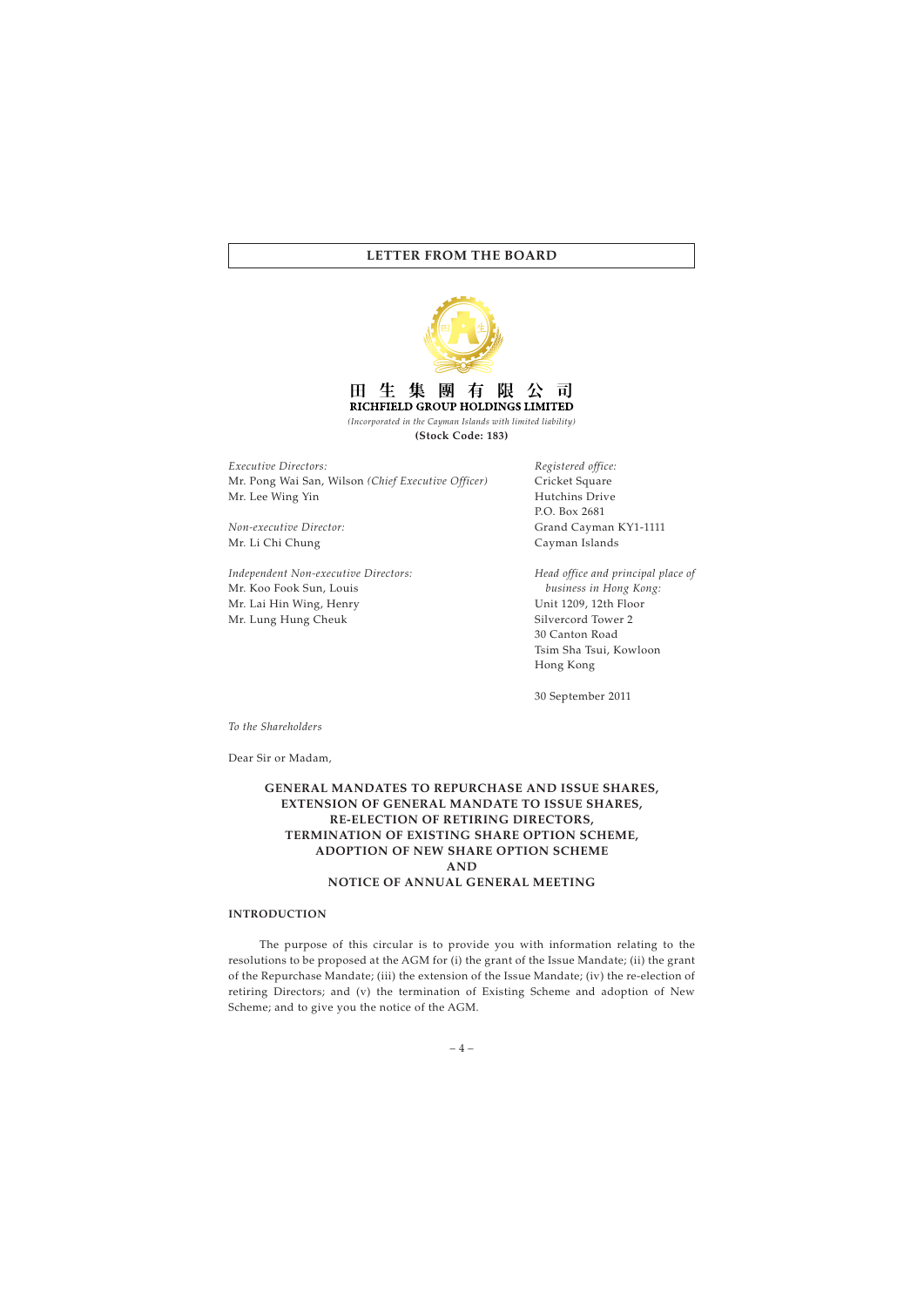#### **GENERAL MANDATE TO REPURCHASE SHARES**

At the annual general meeting of the Company held on 29 October 2010, an ordinary resolution was passed by the Shareholders on granting the existing Repurchase Mandate to the Directors.

An ordinary resolution will be proposed at the AGM to revoke the existing Repurchase Mandate and to grant to the Directors a fresh Repurchase Mandate, i.e. a general and unconditional mandate to repurchase Shares subject to the maximum number of Shares of up to 10% of the aggregate nominal amount of the issued share capital of the Company at the date of passing of such resolution.

The fresh Repurchase Mandate, if granted, shall be effective until whichever is the earliest of:

- (a) the conclusion of the next annual general meeting of the Company;
- (b) the expiration of the period within which the next annual general meeting of the Company is required by the Articles of Association or any applicable law of the Cayman Islands to be held; and
- (c) the passing of an ordinary resolution by the Shareholders in general meeting revoking or varying the authority given to the Directors.

#### **GENERAL MANDATE TO ISSUE SHARES**

At the annual general meeting of the Company held on 29 October 2010, an ordinary resolution was passed by the Shareholders on granting the existing Issue Mandate to the Directors.

An ordinary resolution will be proposed at the AGM to revoke the existing Issue Mandate and to grant to the Directors a fresh Issue Mandate, i.e. a general and unconditional mandate to allot, issue and deal with, otherwise by way of rights issue or any option scheme or similar arrangements for the time being adopted for the grant or issue to officers and/or employees of the Company and/or any of its subsidiaries of shares or rights to acquire shares in the Company or any shares of the Company issued as scrip dividends pursuant to the memorandum and articles of association of the Company, additional Shares with an aggregate nominal value not exceeding 20% of the aggregate nominal amount of the issued share capital of the Company at the date of the passing of such resolution. Based on 3,478,500,000 Shares in issue as at the Latest Practicable Date and assuming no further Shares are issued and no Shares are repurchased after the Latest Practicable Date and up to the date of the AGM, the Directors will be able to allot, issue and deal with for up to a total of 695,700,000 Shares if the fresh Issue Mandate is granted at the AGM, which will remain in effect until the earliest of (i) the conclusion of the next annual general meeting of the Company; (ii) the expiration of the period within which the next annual general meeting of the Company is required by the Articles of Association or any applicable laws of the Cayman Islands to be held; and (iii) the date upon which such authority is revoked or varied by an ordinary resolution of the Shareholders in a general meeting of the Company.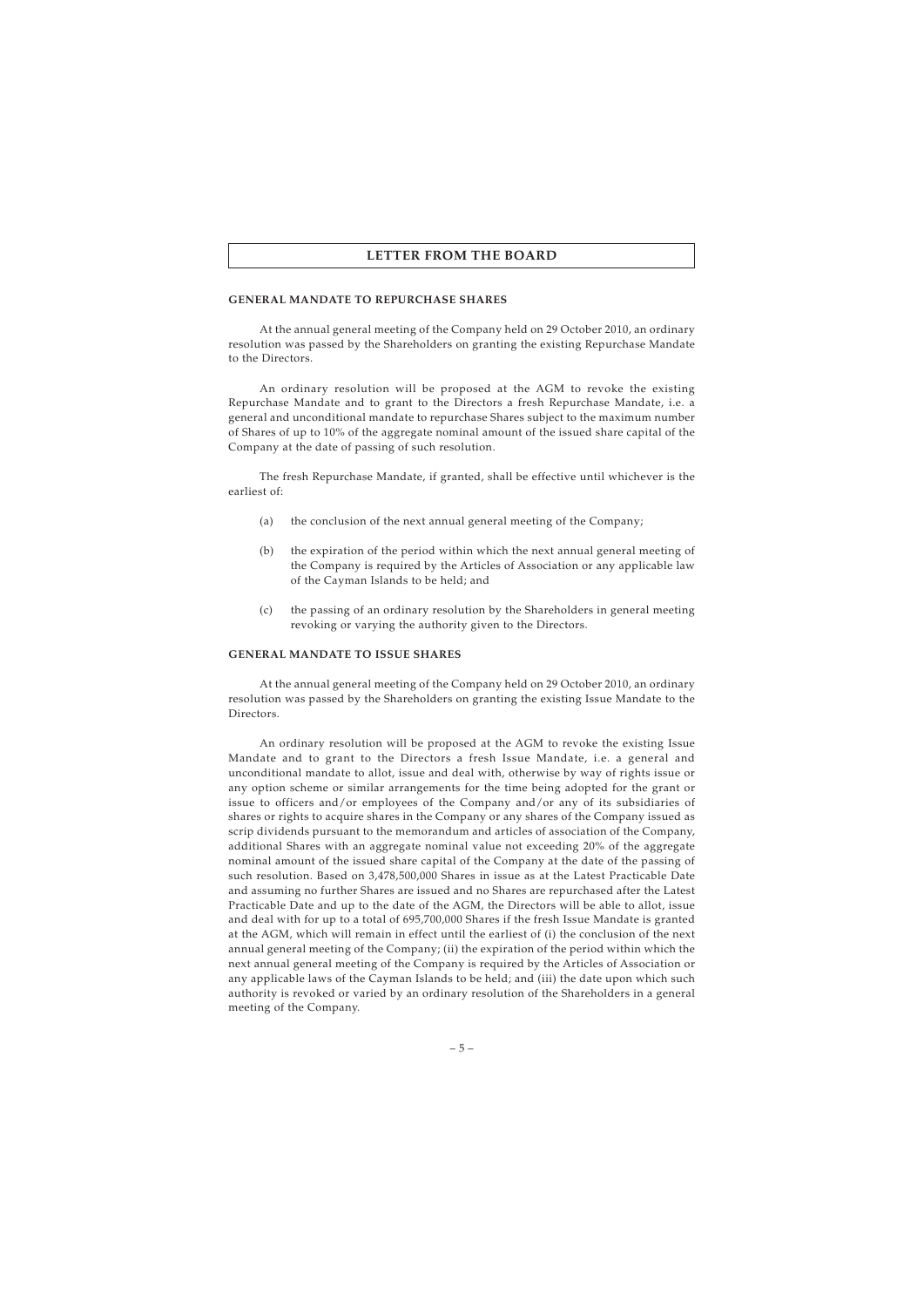#### **EXTENSION OF GENERAL MANDATE TO ISSUE SHARES**

Subject to conditional on the passing of the resolutions to grant the Issue Mandate and the Repurchase Mandate, an ordinary resolution will be proposed at the AGM to extend the Issue Mandate by the addition to the aggregate nominal amount of the share capital of the Company which may be allotted or agreed conditionally or unconditionally to be allotted by the Directors pursuant to such general mandates of an amount representing the aggregate nominal amount of the share capital of the Company repurchased by the Company pursuant to the Repurchase Mandate provided that such extended amount shall not exceed 10% of the aggregate of the total nominal amount of the issued share capital of the Company in issue on the date of passing the resolution for approving the Issue Mandate.

#### **RE-ELECTION OF RETIRING DIRECTORS**

In accordance with Article 87(1), Mr. Lai, Hin Wing, Henry and Mr. Lung Hung Cheuk shall retire from office as Directors by rotation at the conclusion of the AGM, and being eligible, will offer themselves for re-election.

Particulars relating to the retiring Directors are set out in Appendix II to this circular.

#### **TERMINATION OF EXISTING SCHEME AND ADOPTION OF NEW SCHEME**

#### **A. the Existing Scheme and the New Scheme**

The Existing Scheme was adopted by a written resolution of the sole Shareholder on 2 May 2002. The Existing Scheme became effective on the date on which dealings in the Shares first commence on the Stock Exchange, i.e. 21 May 2002. Under the Existing Scheme, the Directors were authorised to grant to any Participant the options to subscribe for Shares as incentives or rewards for their contribution to the Company and its subsidiaries. As the Existing Scheme is due to expire on 20 May 2012, in order to enable the continuity of the share option scheme of the Company, the Company proposes to terminate the Existing Scheme and adopt the New Scheme. An ordinary resolution will be proposed at the AGM to approve the termination of the Existing Scheme and the adoption of the New Scheme. So far as the Directors are aware, no Shareholder is prohibited from voting in respect of such resolution.

It is proposed that subject to the approval of the Shareholders for the adoption of the New Scheme, the Existing Scheme will be terminated upon the adoption of the New Scheme after all conditions precedent as referred to under the paragraph headed "Conditions of the New Scheme" have been fulfilled. Operation of the New Scheme will commence after all the conditions precedent as referred to under the paragraph headed "Conditions of the New Scheme" have been fulfilled. A summary of the principal terms of the rules of the New Scheme is set out in Appendix III to this circular.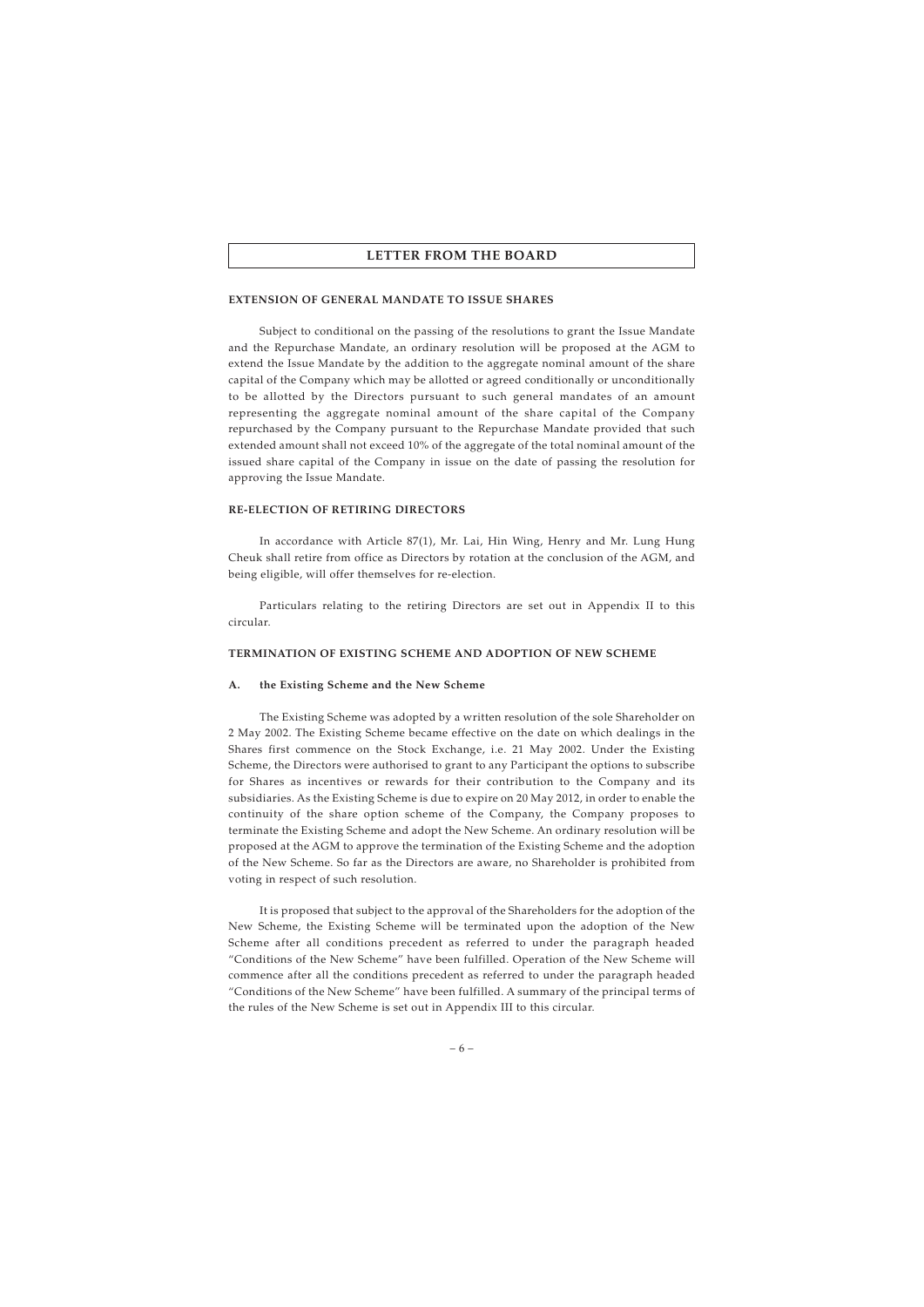The subscription price of Options granted under the New Scheme shall be a price solely determined by the Board subject to such minimum amount as set out in the rules of the New Scheme, and the Board may specify in the offer letter granting the Options the performance targets that need to be achieved by a Participant as well as the minimum period for which an Option must be held before an Option can be exercised. The Directors believe that in providing the Board with the discretion to determine the Subscription Price, set performance targets and prescribe a vesting period before Options can be exercised, the Group will be in a better position to attract and retain valuable human resources as well as to achieve the purposes of the New Scheme. Unless otherwise determined by the Board, there are no performance targets under the New Scheme which must be achieved nor are there any minimum period for which Options must be held before the Options can be exercised. The Company does not at present intend to appoint a trustee to the New Scheme.

As at the Latest Practicable Date, the Company had outstanding 21,800,000 share options granted pursuant to the Existing Scheme which remained outstanding and not exercised. Other than the Existing Scheme, the Company currently does not maintain any other share option scheme.

Upon termination of the Existing Scheme, no further options may be granted but in all other respects the provisions of the Existing Scheme shall remain in full force and effect. Therefore, the adoption of the New Scheme will not in any event affect the terms of the grant of such outstanding options that has already been granted under the Existing Scheme and the above outstanding options granted under the Existing Scheme shall continue to be valid and subject to the provisions of the Existing Scheme.

As at the Latest Practicable Date, the number of Shares in issue is 3,478,500,000 Shares. Assuming that there is no change in the number of issued Shares between the period from the Latest Practicable Date and the Adoption Date, the number of Shares issuable pursuant to the New Scheme and any other share option schemes of the Company on the date of approval of the New Scheme will initially be 347,850,000 Shares, being 10% of the total number of Shares in issue on the date of approval of the New Scheme, unless the Company obtains a fresh approval from its Shareholders to renew the 10% limit on the basis that the maximum number of Shares which may be issued upon exercise of all outstanding options granted and yet to be exercised under the New Scheme and any other share option schemes of the Company shall not exceed 30% of the issued share capital of the Company from time to time.

No Shareholder is required to abstain from voting on the termination of the Existing Scheme and the adoption of the New Scheme.

#### **B. Conditions of the adoption of the New Scheme**

The adoption of the New Scheme is conditional upon (i) the passing of an ordinary resolution by the Shareholders in general meeting approving the termination of the Existing Scheme and the adoption of the New Scheme and authorising the Directors to grant Options to subscribe for Shares thereunder and to allot, issue and deal with Shares pursuant to the exercise of any Options granted under the New Scheme; and (ii) the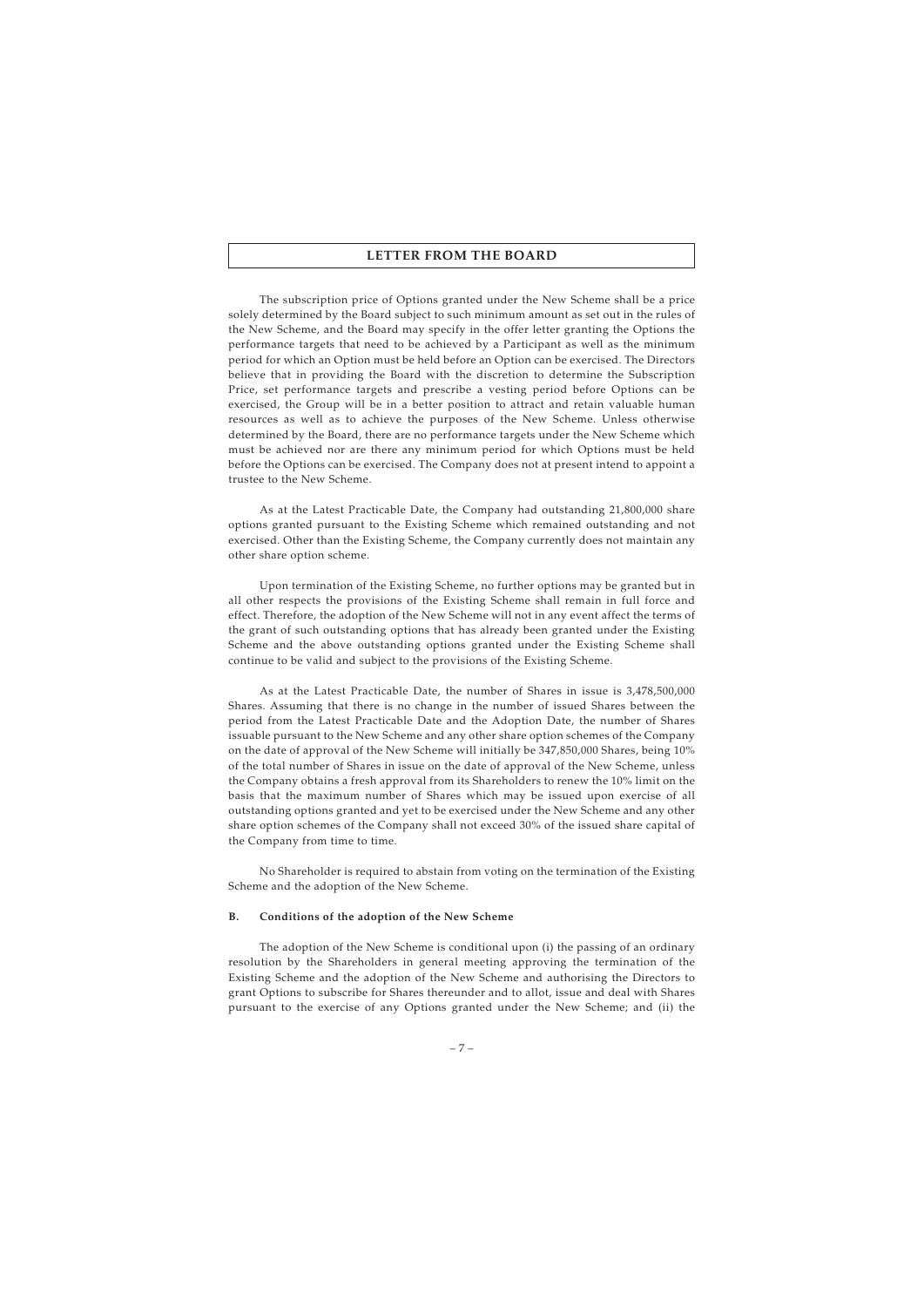Listing Committee of the Stock Exchange granting approval of the listing of, and permission to deal in, any Shares to be issued pursuant to the exercise of any Options granted under the New Scheme.

Application will be made to the Stock Exchange for the approval of the listing of, and permission to deal in, the Shares to be issued pursuant to the exercise of Options granted under the New Scheme.

#### **C. Principal terms of the New Scheme**

The principal terms of the New Scheme are set out in Appendix III to this circular. The rules of the New Scheme proposed to be adopted by the Company at the AGM will be available for inspection at the principal place of business in Hong Kong at Unit 1209, 12th Floor, Silvercord Tower 2, 30 Canton Road, Tsim Sha Tsui, Kowloon, Hong Kong during normal business hours from the date of this circular up to and including the date of AGM and at the AGM.

#### **D. Values of all Options that can be granted under the New Scheme**

The Directors consider that it is not appropriate to state the value of all options that may be granted pursuant to the New Scheme as if they had been granted on the Latest Practicable Date, because the calculation of the value of the options is based on a number of variables such as the exercise price, exercise period, interest rate, expected volatility and other relevant variables. As options have not been granted under the New Scheme, certain variables are not available for calculating the value of the options. The Directors believe that any calculation of the value of the options as at the Latest Practicable Date based on a great number of speculative assumptions would not be meaningful to the Shareholders.

#### **ANNUAL GENERAL MEETING**

The notice of the AGM is set out on pages 29 to 34 of this circular. At the AGM, resolutions will be proposed to approve, inter alia, the granting of the Issue Mandate and Repurchase Mandate and the extension of the Issue Mandate by the addition thereto of the number of Shares repurchased pursuant to the Repurchase Mandate, the re-election of retiring Directors, and the termination of the Existing Scheme and the adoption of the New Scheme.

A form of proxy for use at the AGM is enclosed with this circular and such form of proxy is also published on the website of the Stock Exchange (www.hkex.com.hk). In order to be valid, the form of proxy must be completed and signed in accordance with the instructions printed thereon and deposited at the Company's branch share registrar in Hong Kong, Tricor Tengis Limited at 26th Floor, Tesbury Centre, 28 Queen's Road East, Wanchai, Hong Kong, together with a power of attorney or other authority, if any, under which it is signed or a notarially certified copy of that power or authority, not less than 48 hours before the time appointed for holding the AGM or any adjournment thereof. The completion and return of the form of proxy will not preclude any Shareholder from attending and voting at the meeting if so wished.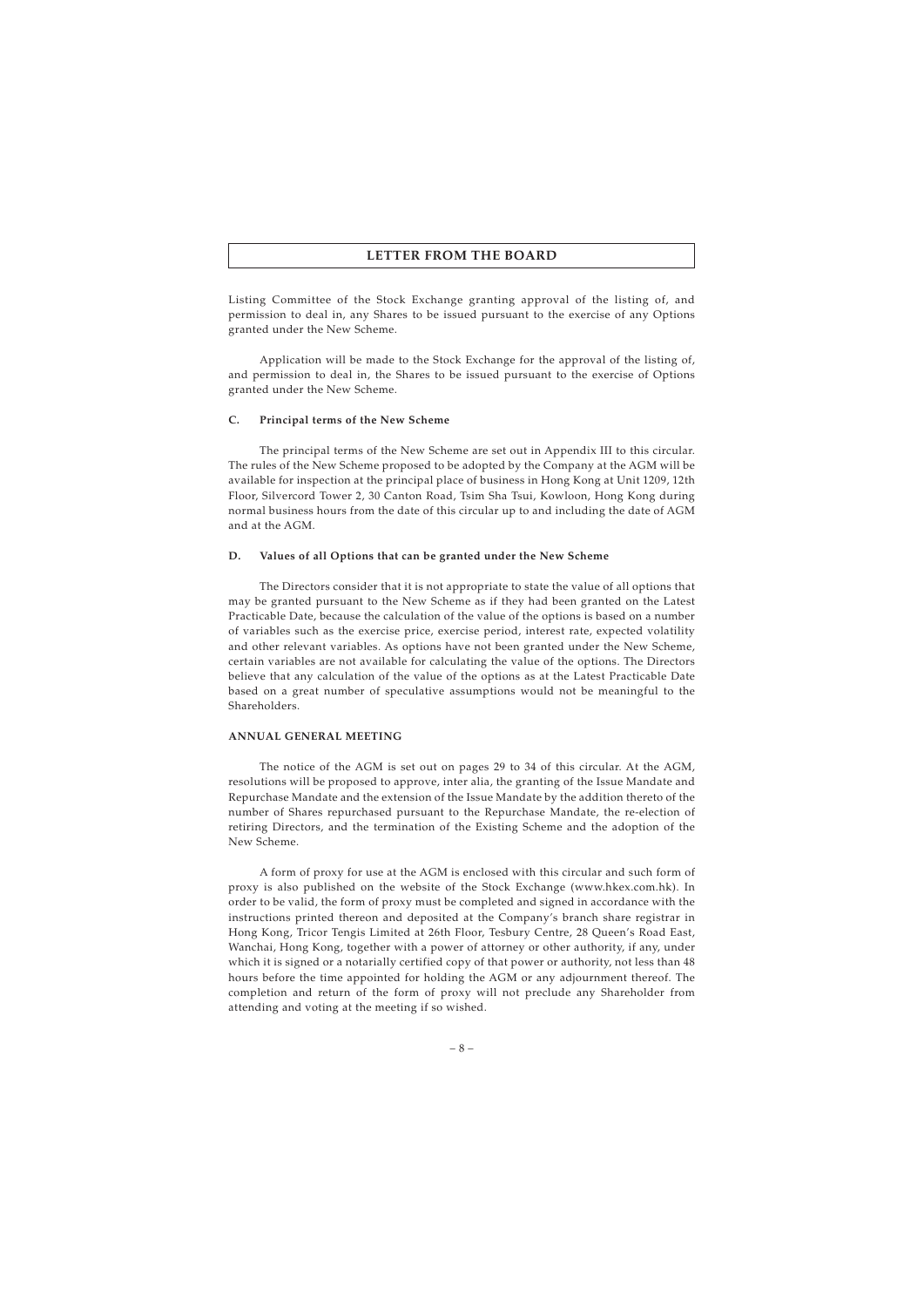#### **LISTING RULES REQUIREMENT**

According to Rule 13.39(4) of the Listing Rules, any vote of the Shareholders at a general meeting must be taken by poll. Therefore, all the resolutions put to the vote at the AGM will be taken by way of poll and an announcement will be made after the AGM.

#### **RESPONSIBILITY STATEMENT**

This circular, for which the Directors collectively and individually accept full responsibility, includes particulars given in compliance with the Listing Rules for the purpose of giving information with regard to the Company. The Directors, having made all reasonable enquiries, confirm that to the best of their knowledge and belief the information contained in this circular is accurate and complete in all material respects and not misleading or deceptive, and there are no other matters the omission of which would make any statement herein or this circular misleading.

#### **RECOMMENDATION**

The Directors believe that the granting of the Issue Mandate and the Repurchase Mandate, the extension of the Issue Mandate, the re-election of retiring Directors and the termination of the Existing Scheme and the adoption of the New Scheme are in the best interests of the Company and the Shareholders as a whole and recommend the Shareholders to vote in favour of the relevant resolutions as set out in the notice of the AGM on pages 29 to 34.

> Yours faithfully, For and on behalf of the Board **Richfield Group Holdings Limited Lee Wing Yin** *Executive Director*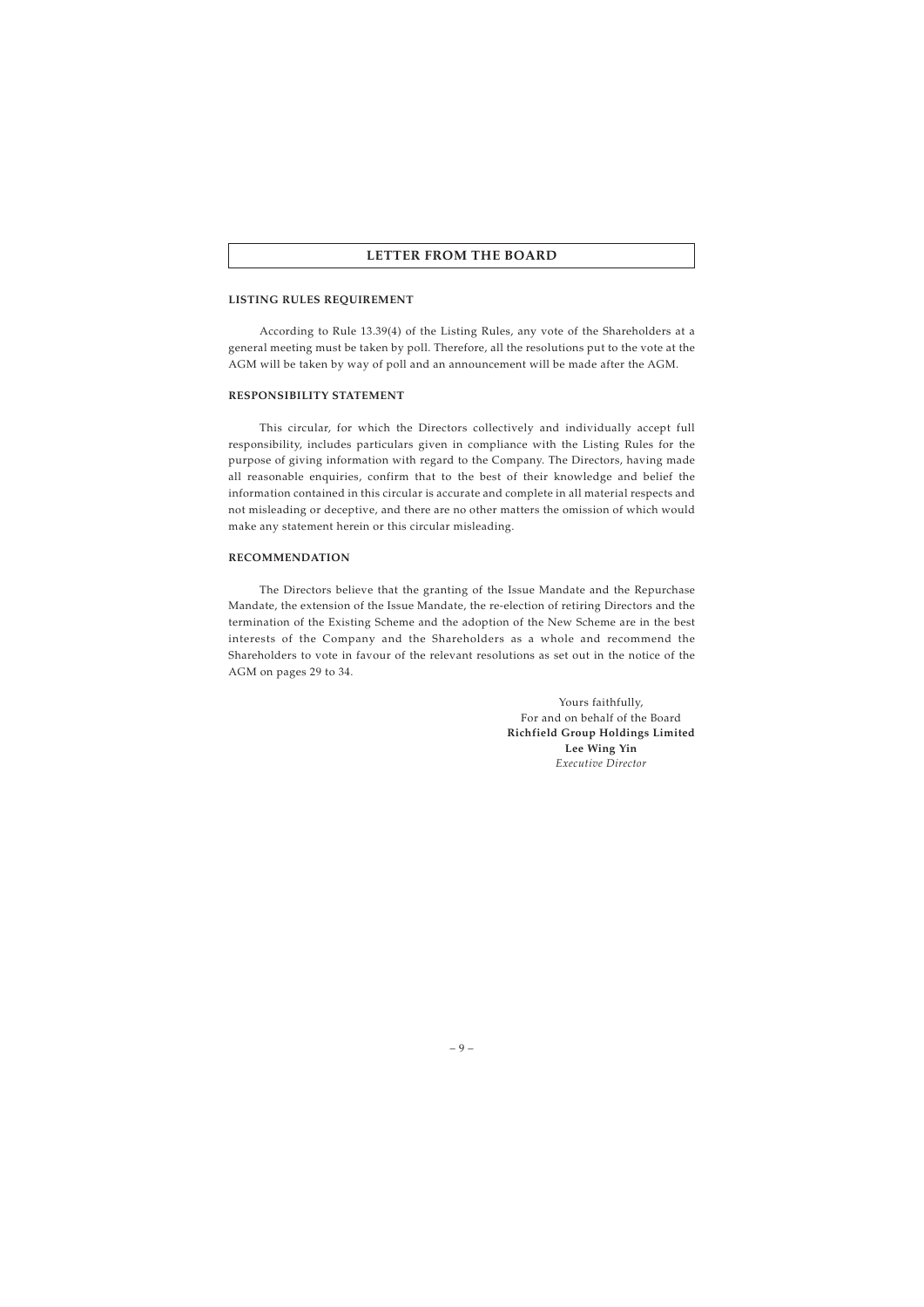This Appendix serves as an explanatory statement, as required by the Listing Rules, to provide the requisite information to you for your consideration of the Repurchase Mandate.

### **1. SHARE CAPITAL**

As at the Latest Practicable Date, the issued share capital of the Company comprised 3,478,500,000 fully paid Shares.

Subject to the passing of the ordinary resolution for the approval of the Repurchase Mandate and on the basis that no further Shares are issued or repurchased after the Latest Practicable Date and up to the date of passing of such resolution, the Directors would be authorised to repurchase up to a maximum of 347,850,000 Shares, representing 10% of the issued Shares as at the Latest Practicable Date during the period up to (i) the conclusion of the next annual general meeting of the Company in 2012; (ii) the expiration of the period within which the next annual general meeting of the Company is required by the Articles of Association or any applicable law of the Cayman Islands to be held; or (iii) the revocation or variation of the Repurchase Mandate by an ordinary resolution of the Shareholders in a general meeting of the Company, whichever occurs first.

### **2. REASONS FOR THE REPURCHASE**

The Directors have no present intention to repurchase any Shares but consider that the Repurchase Mandate is in the best interests of the Company and the Shareholders as a whole. An exercise of the Repurchase Mandate may, depending on market conditions and funding arrangements at the time, lead to an enhancement of the net assets per Share and/or earnings per Share and will only be made when the Directors believe that a repurchase will benefit the Company and the Shareholders as a whole.

#### **3. FUNDING OF REPURCHASES**

Pursuant to the Repurchase Mandate, repurchases would be funded entirely from the Company's available cash flow or working capital facilities which will be funds legally available under the Cayman Islands law and the memorandum and articles of association of the Company for such purpose.

## **4. IMPACT ON WORKING CAPITAL OR GEARING LEVEL**

An exercise of the Repurchase Mandate in full could have a material adverse impact on the working capital and gearing position of the Company compared with that as at 30 June 2011, being the date of its latest published audited consolidated accounts. The Directors do not, however, intend to make any repurchase in circumstances that would have a material adverse impact on the working capital or gearing position of the Company.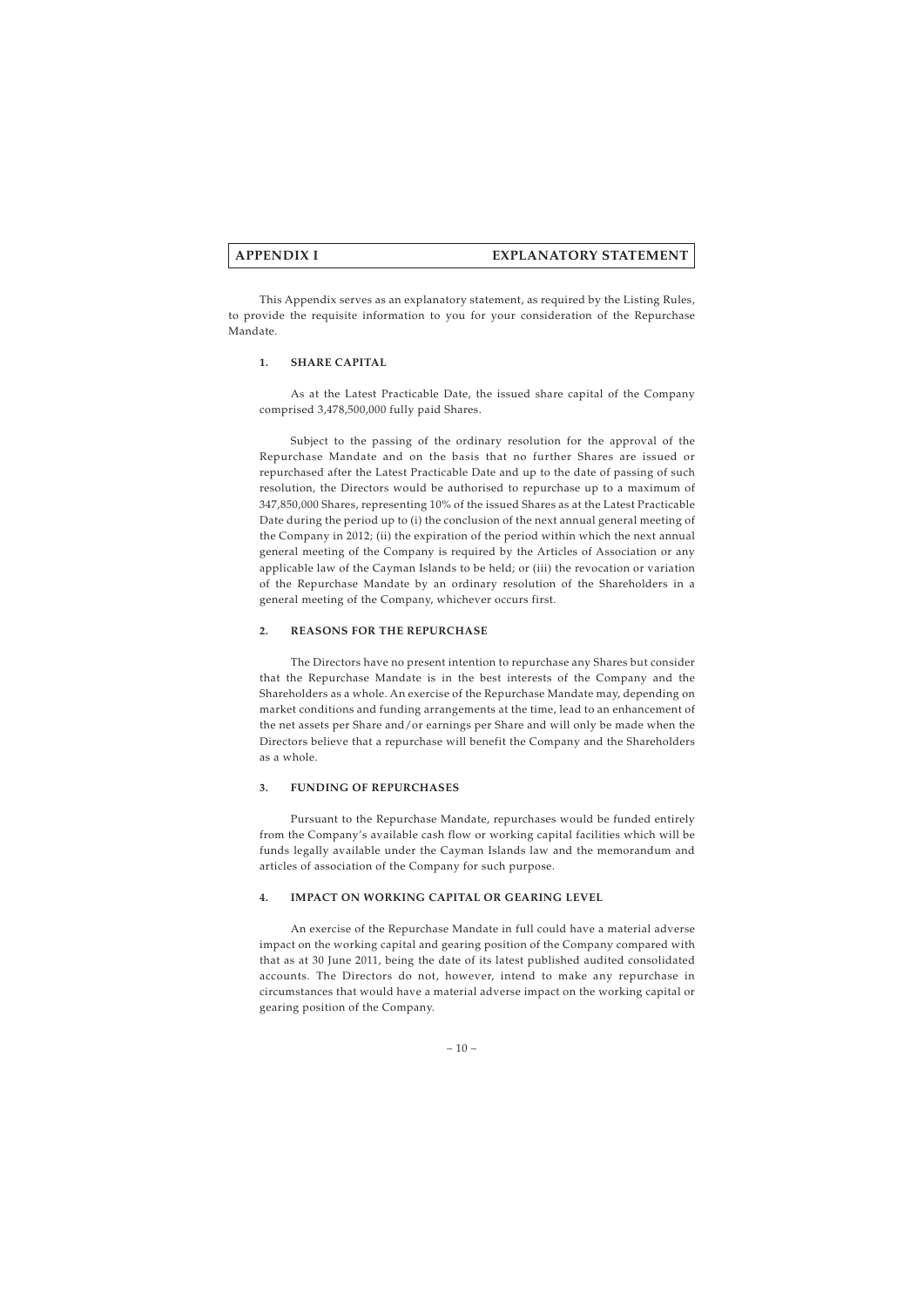## **5. SHARE PRICES**

The highest and lowest prices at which the Shares have traded on the Stock Exchange in each of the previous twelve calendar months and up to the Latest Practicable Date were as follows:

|                                               | Per Share |        |
|-----------------------------------------------|-----------|--------|
| <b>Months</b>                                 | Highest   | Lowest |
|                                               | HK\$      | HK\$   |
|                                               |           |        |
| 2010                                          |           |        |
| September                                     | 0.9600    | 0.6600 |
| October                                       | 1.6400    | 0.8800 |
| November                                      | 1.3200    | 1.1000 |
| December                                      | 1.2700    | 0.9100 |
|                                               |           |        |
| 2011                                          |           |        |
| January                                       | 1.1700    | 0.9600 |
| February                                      | 1.0300    | 0.8500 |
| March                                         | 0.9000    | 0.6800 |
| April                                         | 0.8700    | 0.7000 |
| May                                           | 0.7900    | 0.6900 |
| June                                          | 0.7400    | 0.5800 |
| July                                          | 0.6500    | 0.5800 |
| August                                        | 0.6200    | 0.3900 |
| September (up to the Latest Practicable Date) | 0.5000    | 0.3650 |

## **6. DIRECTORS, THEIR ASSOCIATES AND CONNECTED PERSONS**

None of the Directors or, to the best of their knowledge having made all reasonable enquiries, their associates, have any present intention to sell to the Company or its subsidiaries any of the Shares in the Company if the Repurchase Mandate is approved at the AGM.

No Connected Person of the Company has notified the Company that he/she has a present intention to sell any Shares to the Company nor has he/she undertaken not to sell any of the Shares held by him/her to the Company in the event that the Company is authorised to make repurchases of Shares when the Repurchase Mandate is approved and exercised.

## **7. UNDERTAKING OF THE DIRECTORS**

The Directors have undertaken to the Stock Exchange that, so far as the same may be applicable, they will exercise the powers of the Company to make repurchases pursuant to the Repurchase Mandate in accordance with the Listing Rules and applicable laws of the Cayman Islands, and in accordance with the regulations set out in the memorandum and article of association of the Company.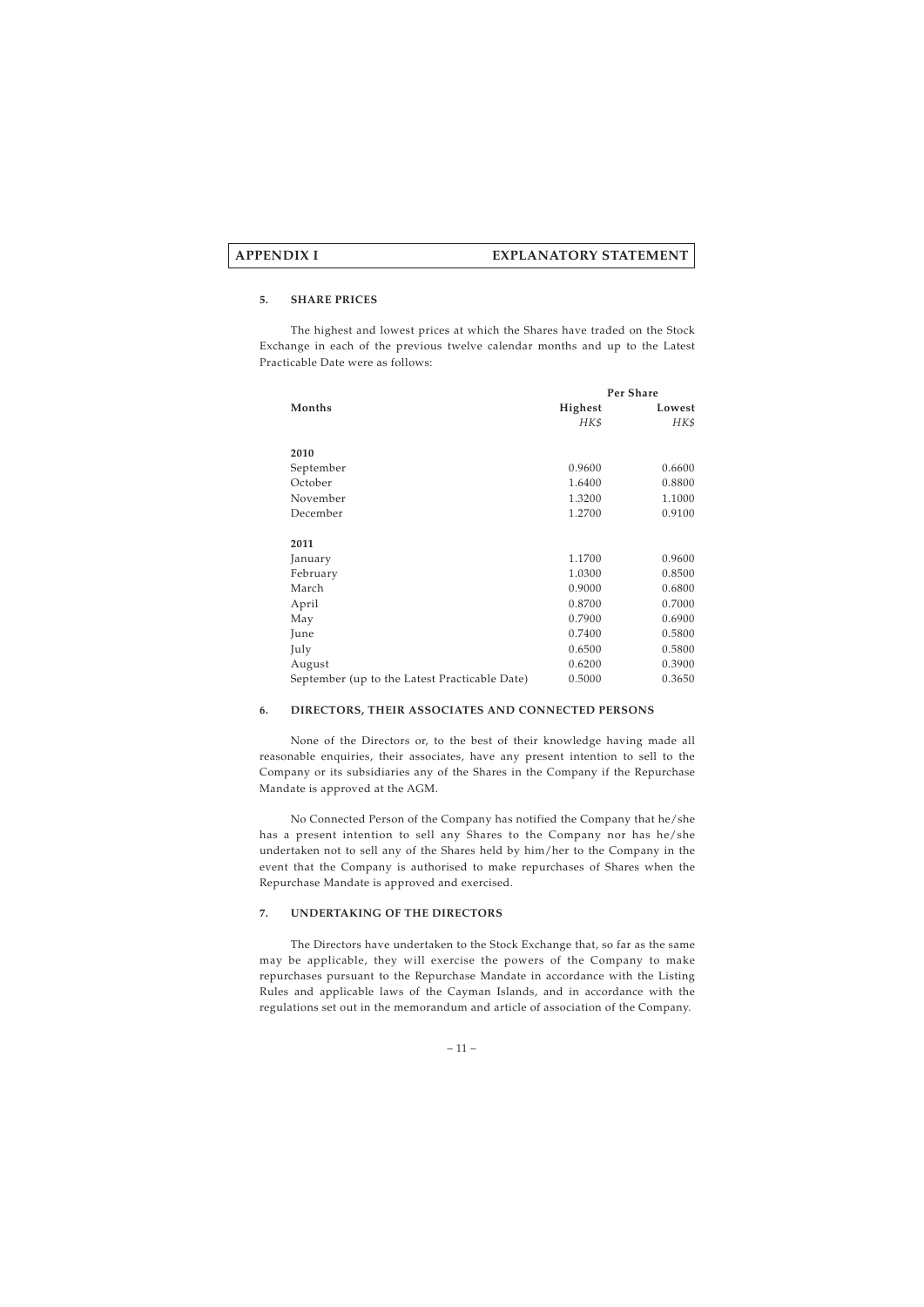#### **8. EFFECT OF TAKEOVERS CODE**

If a Shareholder's proportionate interest in the voting rights of the Company increases on the Company exercising its powers to repurchase Shares pursuant to the Repurchase Mandate, such an increase will be treated as an acquisition for the purpose of the Takeovers Code. As a result, a Shareholder or a group of Shareholders acting in concert could obtain or consolidate control of the Company and become obliged to make a mandatory offer in accordance with Rule 26 of the Takeovers Code. The Directors are not aware of any Shareholders, or a group of Shareholders acting in concert, who may become obliged to make a mandatory offer in accordance with Rules 26 and 32 of the Takeovers Code in the event that the Directors exercise the power to repurchase Shares pursuant to the Repurchase Mandate.

As at the Latest Practicable Date, so far as the Directors are aware, the following Shareholders are interested in more than 10% of the Shares then in issue:

| Name of shareholders                       | Number of<br>Shares held          | Approximate<br>percentage of<br>existing<br>shareholding | Approximate<br>percentage of<br>shareholding if<br>the Repurchase<br>Mandate is<br>exercise in full |
|--------------------------------------------|-----------------------------------|----------------------------------------------------------|-----------------------------------------------------------------------------------------------------|
|                                            |                                   |                                                          |                                                                                                     |
| Virtue Partner Group Limited               | 936,794,000<br>(Note 1)           | 26.93%                                                   | 29.92%                                                                                              |
| Mr. Pong Wai San, Wilson                   | 1,297,370,000                     | 37.30%                                                   | $41.44\%$                                                                                           |
| ("Mr. Pong")<br>Ms. Tung Ching Yee, Helena | (Notes $1 \& 2)$<br>1,297,370,000 | 37.30%                                                   | 41.44%                                                                                              |
|                                            | (Note 3)                          |                                                          |                                                                                                     |
| Richfield (Holdings) Limited               | 760,000,000<br>(Note 4)           | 21.85%                                                   | 24.28%                                                                                              |
| Vastwood Limited                           | 760,000,000<br>(Note 4)           | 21.85%                                                   | 24.28%                                                                                              |
| Richfield Group Holdings Limited           | 760,000,000                       | 21.85%                                                   | 24.28%                                                                                              |
| Mr. Au Wing Wah ("Mr. Au")                 | (Note 4)<br>768,400,000           | 22.09%                                                   | 24.54%                                                                                              |
| Ms. Kong Pik Fan                           | (Note 4)<br>768,400,000           | 22.09%                                                   | 24.54%                                                                                              |
|                                            | (Note 5)                          |                                                          |                                                                                                     |

#### *Notes:*

- 1. These Shares are beneficially owned by Virtue Partner Group Limited, a company wholly owned by Mr. Pong.
- 2. Mr. Pong is personally owned 360,576,000 Shares and deemed to be interested in the 936,794,000 Shares owned by Virtue Partner Group Limited, under SFO.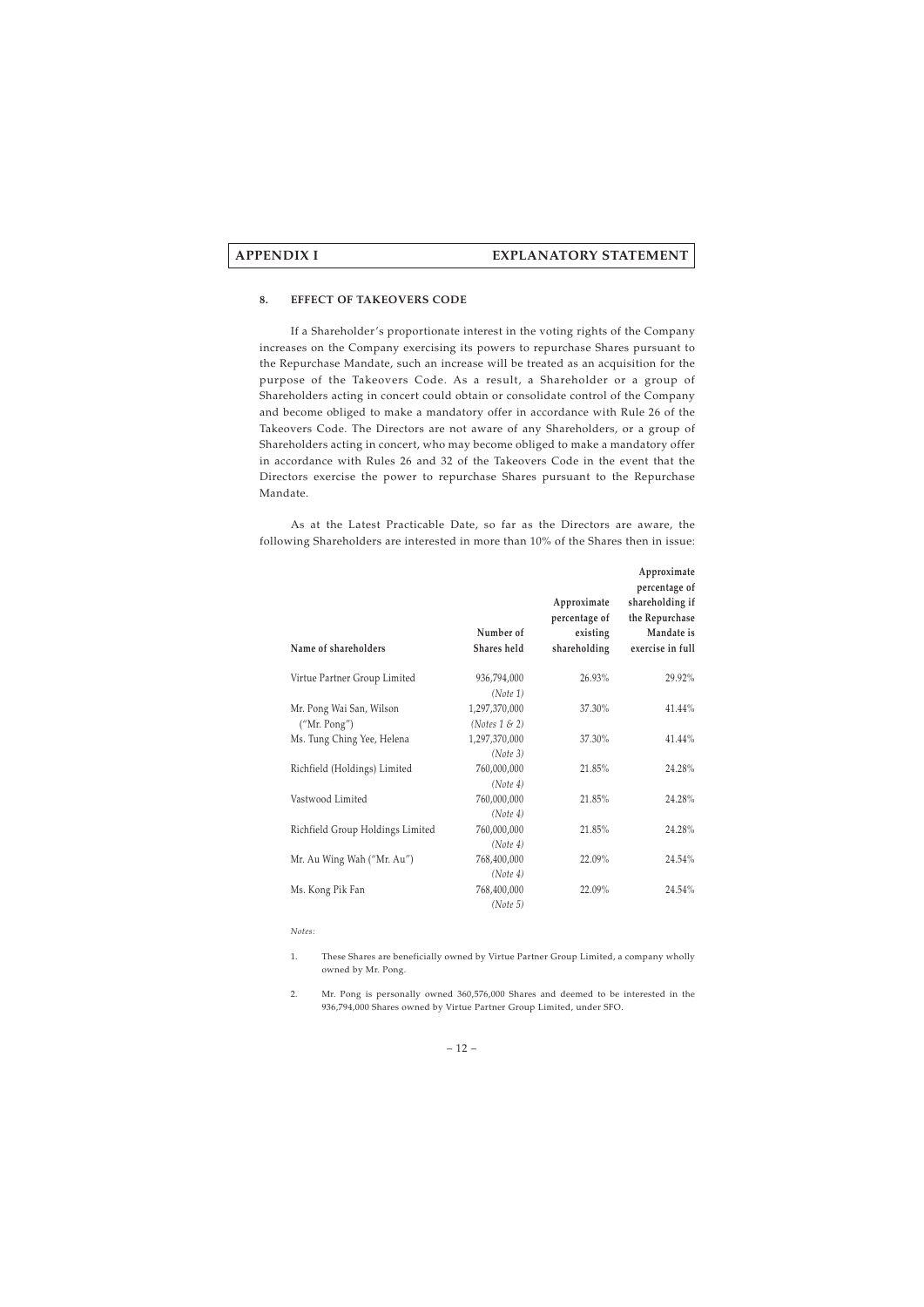- 3. Ms. Tung Ching Yee, Helena is the wife of Mr. Pong and accordingly deemed to be interested in the shares beneficially owned by Mr. Pong in his own capacity and through his controlled corporation, Virtue Partner Group Limited, under SFO.
- 4. These shares are beneficially owned by Richfield (Holdings) Limited, a company wholly owned by Mr. Au, and therefore Mr. Au deemed to be interested in the Shares owned by Richfield (Holdings) Limited, under SFO. On 12 June 2008, Richfield (Holdings) Limited as a chargor has executed the share charge in favour of Vastwood Limited, a wholly-owned subsidiary of the Company, as a chargee in respect of the fixed charge over these 760,000,000 Shares. Therefore, Richfield Group Holdings Limited deemed to be interested in the Shares owned by Vastwood Limited under SFO.
- 5. Ms. Kong Pik Fan is the wife of Mr. Au and accordingly deemed to be interested in the Shares beneficially owned by Mr. Au in his own capacity and through his controlled corporation, Richfield (Holdings) Limited, under SFO.

In the event that the Directors exercise the proposed Repurchase Mandate in full, the increase in shareholdings of Mr. Pong Wai San, Wilson in the Company would give rise to an obligation to make a mandatory offer under the Takeovers Code.

The Directors have no present intention to exercise the Repurchase Mandate to such extent as to result in takeover obligation or the public holding of Shares would be reduced below 25% of the issued share capital of the Company.

## **9. SHARES REPURCHASE MADE BY THE COMPANY**

No repurchases of Shares have been made by the Company (whether on the Stock Exchange or otherwise) during the six months preceding the Latest Practicable Date.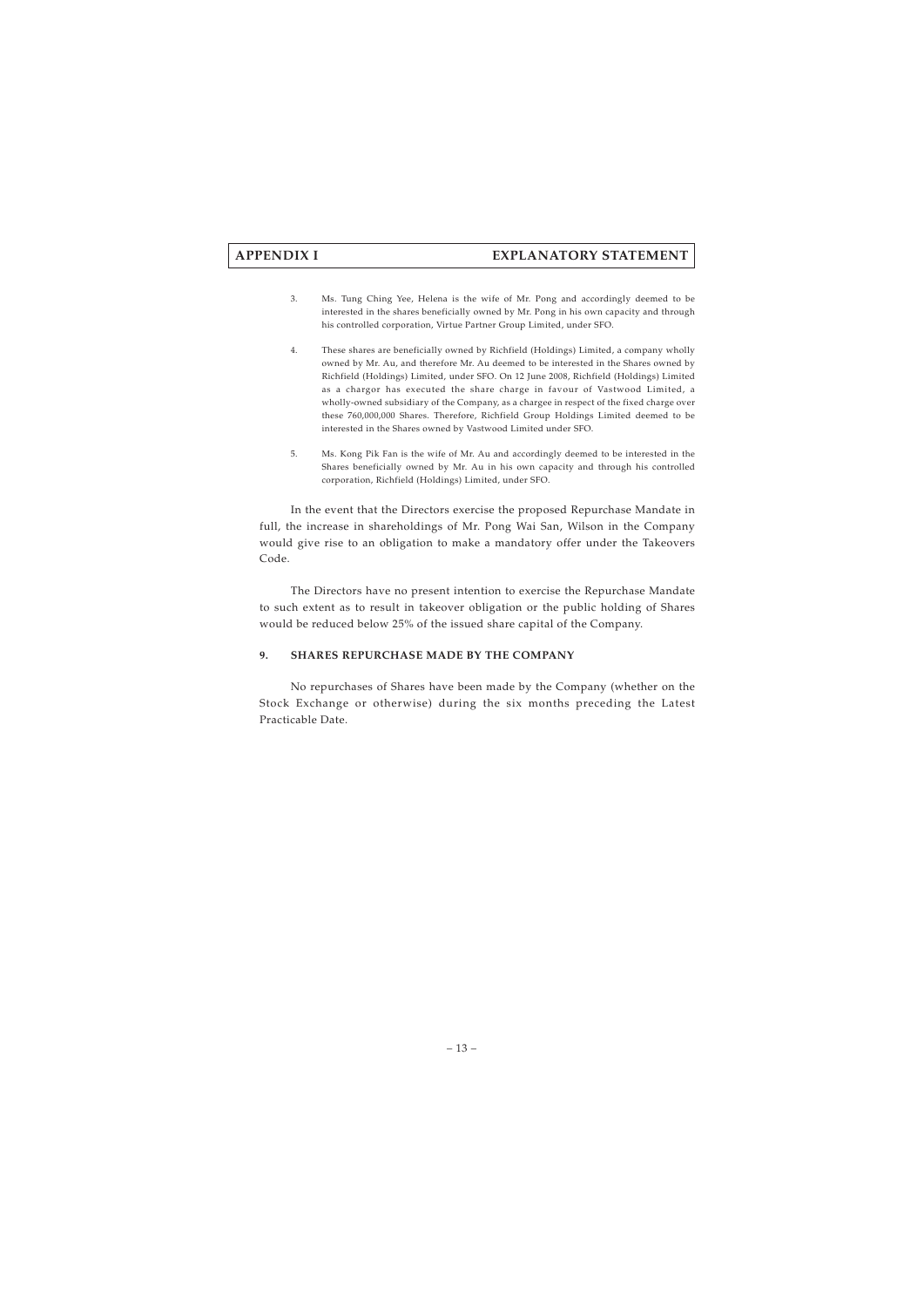# **APPENDIX II DETAILS OF RETIRING DIRECTORS PROPOSED TO BE RE-ELECTED AT THE AGM**

The details of the retiring Directors who will retire from office by rotation at the AGM and being eligible, will offer themselves for re-election at the AGM, are set out below:

## **(1) Mr. Lai Hin Wing, Henry ("Mr. Lai")**

**Mr. Lai**, aged 54, has been appointed as an independent non-executive Director on 23 March 2007. He is also the chairman of the nomination committee and a member of the audit committee and remuneration committee of the Company. Mr. Lai is a partner of Messrs. P. C. Woo & Co., a firm of solicitors and notaries in Hong Kong, and has been practising in the legal field for more than twenty-nine years. Graduated from The University of Hong Kong with a bachelor of law degree, Mr. Lai was admitted as a solicitor in Hong Kong, England and Wales and the State of Victoria, Australia. Mr. Lai is a Notary Public and a China Appointed Attesting Officer in Hong Kong. He was a non-executive director of Allied Properties (H.K.) Limited (Stock code: 56), a company listed on Main Board of the Stock Exchange, during the period from 28 September 2004 to 17 June 2010.

Mr. Lai has renewed the letter of appointment with the Company for a further term of 1 year commencing on 23 March 2011. He is subject to retirement by rotation and re-election at the annual general meeting of the Company in accordance with the articles of association of the Company. Pursuant to the terms of his letter of appointment, Mr. Lai is entitled to a remuneration of HK\$100,000 per annum which was determined with reference to his duties and responsibilities with the Company.

As at the date hereof, Mr. Lai is interested in 1,000,000 shares in the Company, which are the share options granted to him by the Company under the Share Option Scheme on 7 December 2010, within the meaning of Part XV of the SFO. Save as disclosed, Mr. Lai does not have any other interests in the shares or underlying shares within the meaning of Part XV of the SFO.

Save as disclosed above, (i) Mr. Lai has not held any other directorships in any public companies the securities of which are listed on any securities market in Hong Kong or overseas in the past 3 years; (ii) he has not held any other positions in the Company and its subsidiaries; and (iii) he does not have any relationship with any Directors, senior management, substantial Shareholders or controlling Shareholders of the Company.

## **(2) Mr. Lung Hung Cheuk ("Mr. Lung")**

**Mr. Lung**, aged 64, has been appointed as an independent non-executive Director on 23 March 2007. He is also a member of the nomination committee, audit committee and remuneration committee of the Company. Mr. Lung is a retired chief superintendent of the Hong Kong Police Force (the "Hong Kong Police") of Hong Kong. He joined the Hong Kong Police in 1966 as a Probationary Inspector at the age of 19. He was promoted to the rank of chief inspector in 1980, superintendent in 1986, senior superintendent in 1993 and chief superintendent in 1997. He had served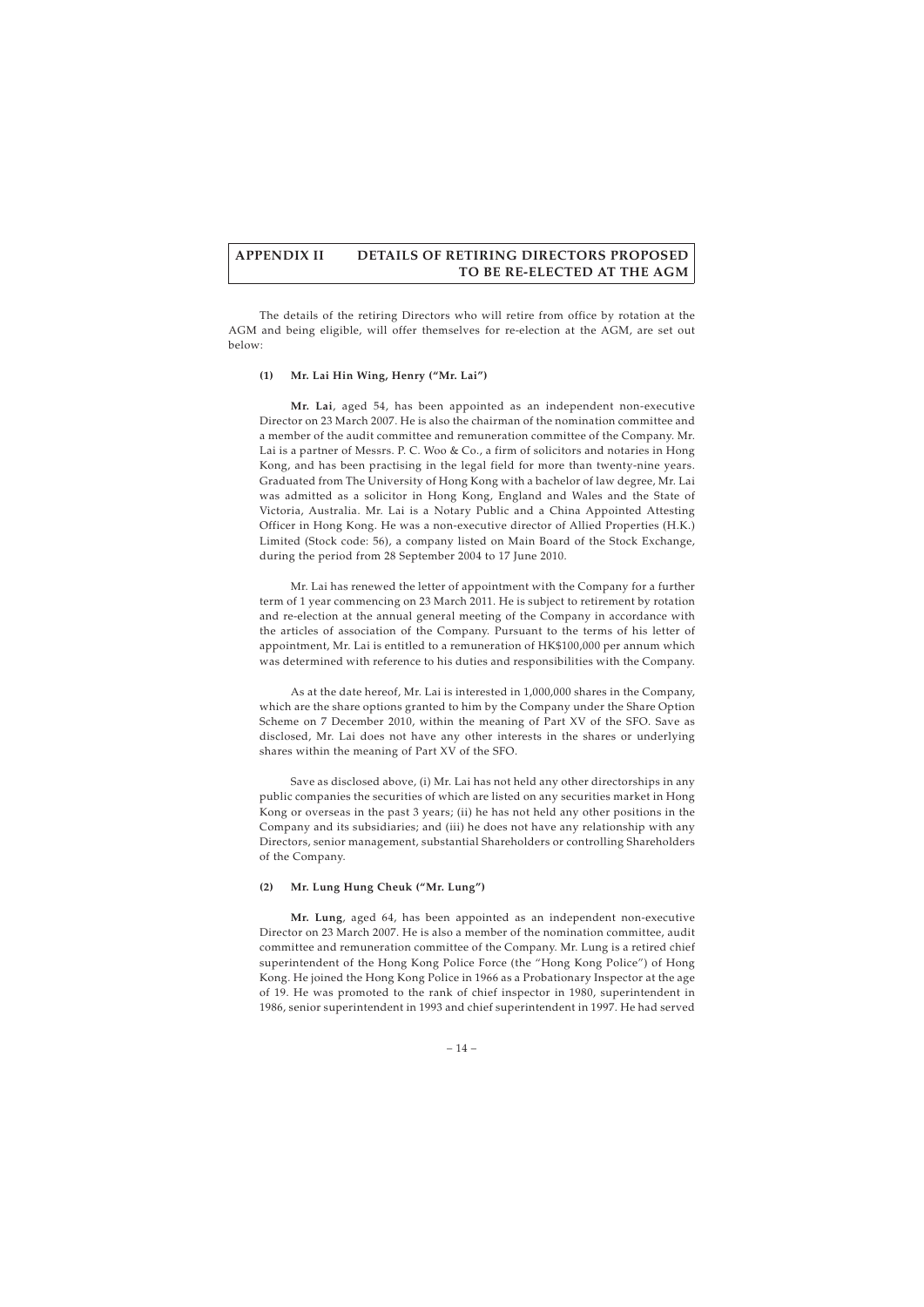# **APPENDIX II DETAILS OF RETIRING DIRECTORS PROPOSED TO BE RE-ELECTED AT THE AGM**

in various police posts, namely Special Branch, Police Tactical Unit, Police Public Relations Bureau and in a number of police divisions at management level. Prior to his retirement in April 2002, he was the commander of Sham Shui Po Police District. Mr. Lung was also the secretary and then the chairman of the Superintendents' Association ("SPA") of the Hong Kong Police from 1993 to 2001. The membership of the SPA comprises the top management of the Hong Kong Police from superintendents up to and including the commissioner of Hong Kong Police. He was awarded the Police Meritorious Service Medal by the Chief Executive of Hong Kong in 2000. Mr. Lung is an independent non-executive director of iOne Holdings Limited (Stock code: 982) and FlexSystem Holdings Limited (Stock code: 8050), companies listed on the Main Board and the Growth Enterprise Market of the Stock Exchange respectively. Mr. Lung was also an independent non-executive director of Global Energy Resources International Limited (formerly known as "UURG Corporation Limited") (Stock code: 8192), a company listed on the Growth Enterprise Market of the Stock Exchange, during the period from 19 September 2007 to 11 January 2010.

Mr. Lung has renewed the letter of appointment with the Company for a further term of 1 year commencing on 23 March 2011. He is subject to retirement by rotation and re-election at the annual general meeting of the Company in accordance with the articles of association of the Company. Pursuant to the terms of his letter of appointment, Mr. Lung is entitled to a remuneration of HK\$100,000 per annum which was determined with reference to his duties and responsibilities with the Company.

As at the date hereof, Mr. Lung is interested in 1,000,000 shares in the Company, which are the share options granted to him by the Company under the Share Option Scheme on 7 December 2010, within the meaning of Part XV of the SFO. Save as disclosed, Mr. Lung does not have any other interests in the shares or underlying shares within the meaning of Part XV of the SFO.

Save as disclosed above, (i) Mr. Lung has not held any other directorships in any public companies the securities of which are listed on any securities market in Hong Kong or overseas in the past 3 years; (ii) he has not held any other positions in the Company and its subsidiaries; and (iii) he does not have any relationship with any Directors, senior management, substantial Shareholders or controlling Shareholders of the Company.

Save as disclosed above, there is no other matter about the re-election of each of Mr. Lai and Mr. Lung which is required to be disclosed pursuant to the requirements of Rule 13.51(2)(h) to (v) of the Listing Rules or needs to be brought to the attention of the Shareholders.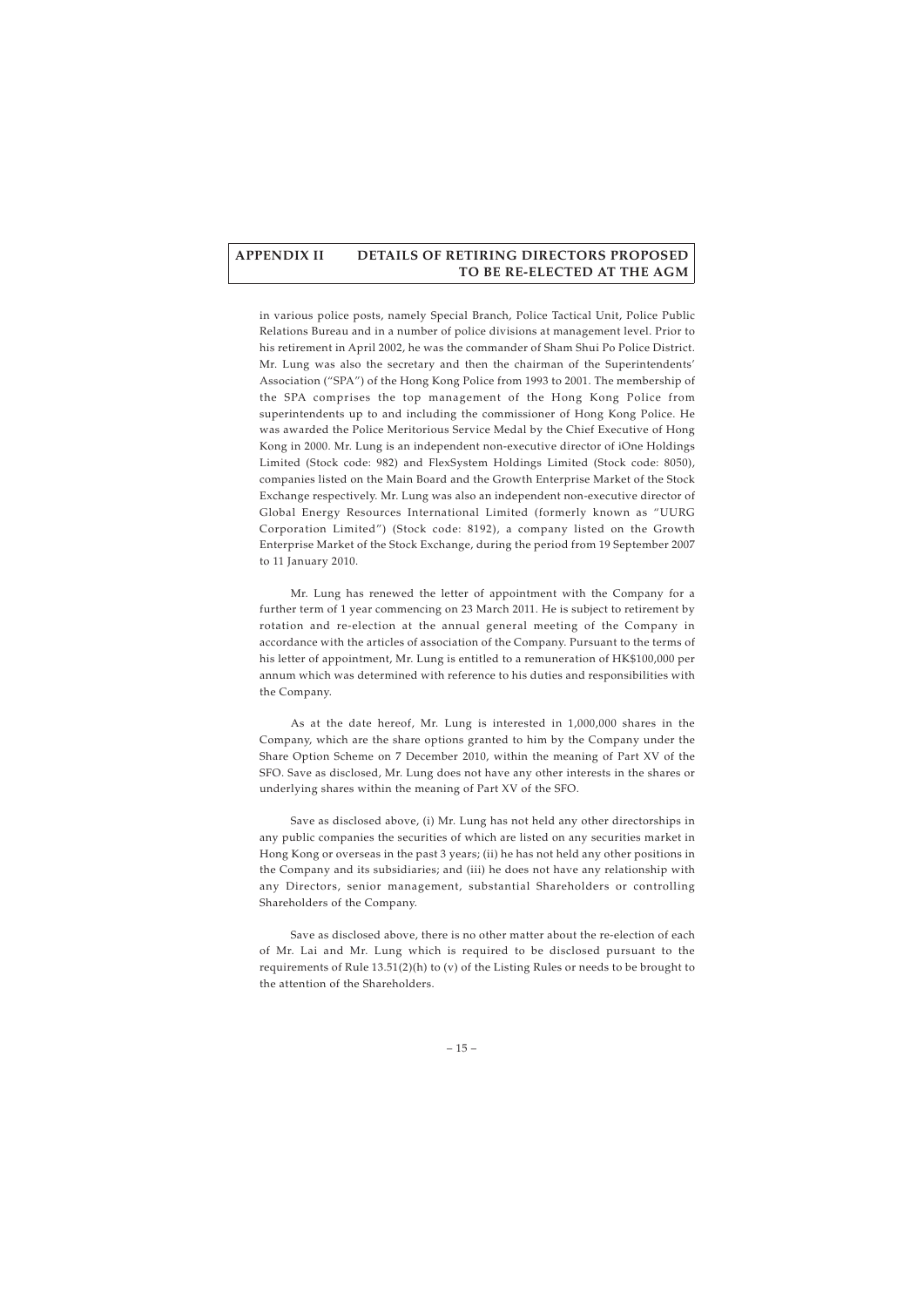Set out below is a summary of the principal terms and conditions of the New Scheme to provide sufficient information to the Shareholders for their consideration of the New Scheme proposed to be adopted at the AGM.

## **1. PURPOSES OF THE SCHEME**

The purpose of this New Scheme is to enable the Company to grant Options to selected persons as incentives or rewards for their contribution to the Company and its subsidiaries.

## **2. WHO MAY JOIN**

The Board may make an Offer to any Participant as the Board may in its absolute discretion select, and subject to such conditions as the Board may think fit, to subscribe for such number of Shares as the Board may determine. The Participants include:

- (i) any Eligible Employee; or
- (ii) any non-executive director (including any independent non-executive director) of the Company and any of its subsidiaries; or
- (iii) any adviser, consultant, supplier or customer of the Company or any of its subsidiaries.

## **3. CONDITIONS**

The New Scheme shall take effect subject to:

- (i) the passing of the necessary resolution by the Shareholders to approve and adopt the New Scheme, and to authorise the Directors to grant Options to subscribe for Shares thereunder and to allot, issue and deal with Shares pursuant to the exercise of any Options granted under the New Scheme; and
- (ii) the Listing Committee of the Stock Exchange granting approval of the listing of, and permission to deal in, any Shares to be issued pursuant to the exercise of any Options granted under the New Scheme.

## **4. DURATION AND ADMINISTRATION**

4.1 Subject to the fulfilment of the conditions set out in paragraph 3 above and paragraph 14, this New Scheme shall be valid and effective for a period of ten (10) years commencing on the Adoption Date, after which period no further Options will be offered or granted but the provisions of this New Scheme shall remain in full force and effect in all other respects.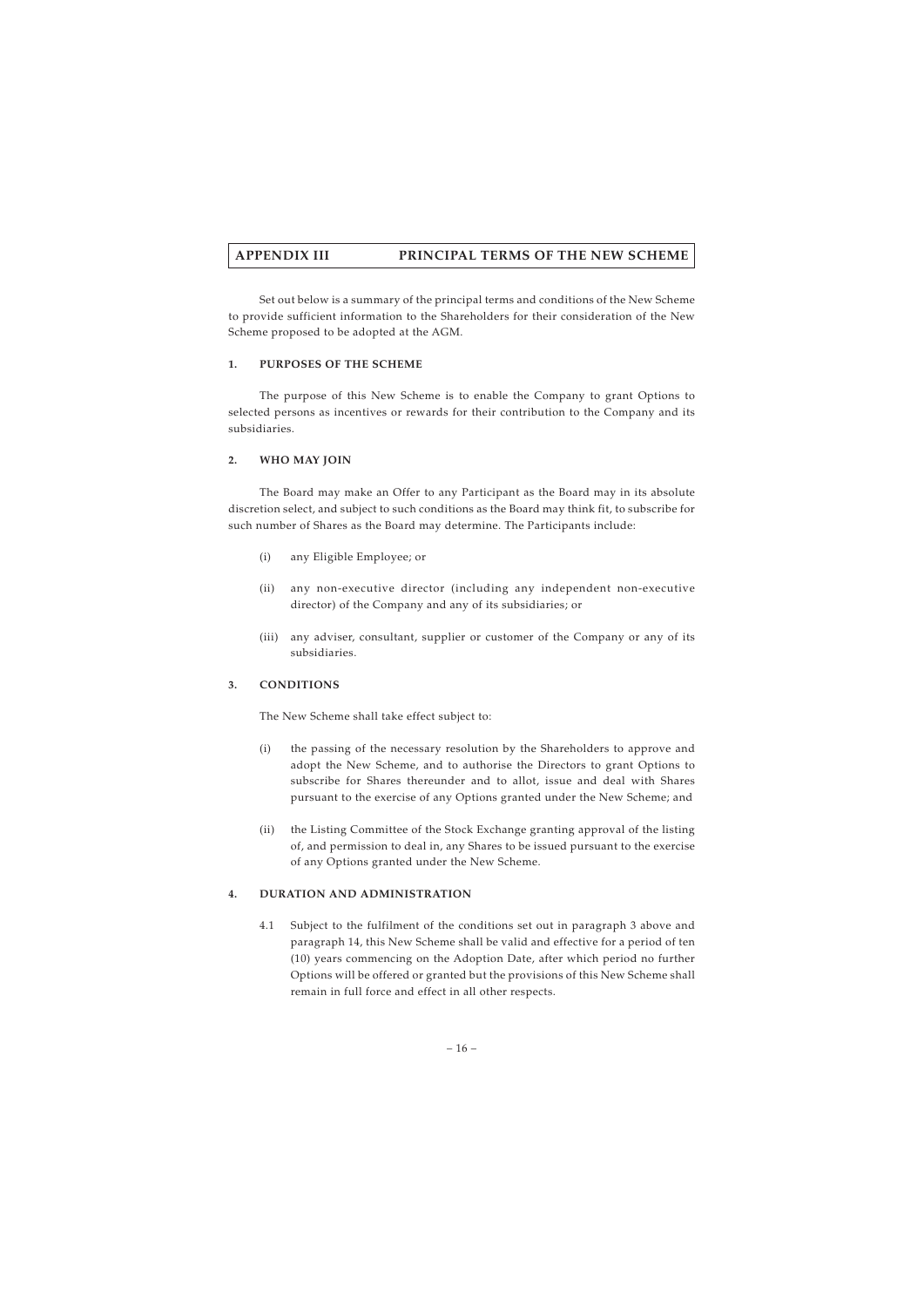- 4.2 This New Scheme shall be subject to the administration of the Board whose decision (save as otherwise provided herein) shall be final and binding on all parties. The Board shall, subject to the rules of this New Scheme and the Listing Rules, have the right (i) to interpret and construe the provisions of this New Scheme, (ii) to determine the basis of eligibility of the persons who will be awarded Options under this New Scheme, and the number and the Subscription Price, (iii) to make appropriate and equitable adjustments to the terms of the Options granted under this New Scheme as it deems necessary and (iv) to make such other decisions or determinations as it shall deem appropriate in the administration of this New Scheme.
- 4.3 No member of the Board shall be personally liable by reason of any contract or other instrument executed by such member or on his or her behalf in his or her capacity as a member of the Board nor for any mistake of judgment made in good faith, and the Company shall indemnify and hold harmless each employee, officer or Director to whom any duty or power relating to the administration or interpretation of this New Scheme may be allocated or delegated, against any cost or expense (including legal fees) or liability (including any sum paid in settlement of a claim with the approval of the Board) arising out of any act or omission to act in connection with this New Scheme unless arising out of such person's own fraud or bad faith.

## **5. GRANT OF OPTION**

- 5.1 On and subject to the terms of this New Scheme, the Board shall be entitled at any time within ten (10) years after the Adoption Date and subject to such conditions as the Board may think fit make an Offer to any Participant as the Board may in its absolute discretion select to subscribe for such number of Shares as the Board may determine at the Subscription Price.
- 5.2 An Offer shall be made to a Participant by letter in such form as the Board may from time to time determine requiring the Participant to undertake to hold the Option on the terms on which it is to be granted and to be bound by the provisions of this New Scheme and shall remain open for acceptance by the Participant to whom an Offer is made for a period of twenty-one (21) days from the Offer Date, provided that no such Offer shall be opened for acceptance after the tenth (10th) anniversary of the Adoption Date or after this New Scheme has been terminated in accordance with the provisions hereof.

Such letter containing the Offer should state, among other things:

- (i) the Participant's name, address and position;
- (ii) the Offer Date;
- (iii) the date before which the Offer must be accepted;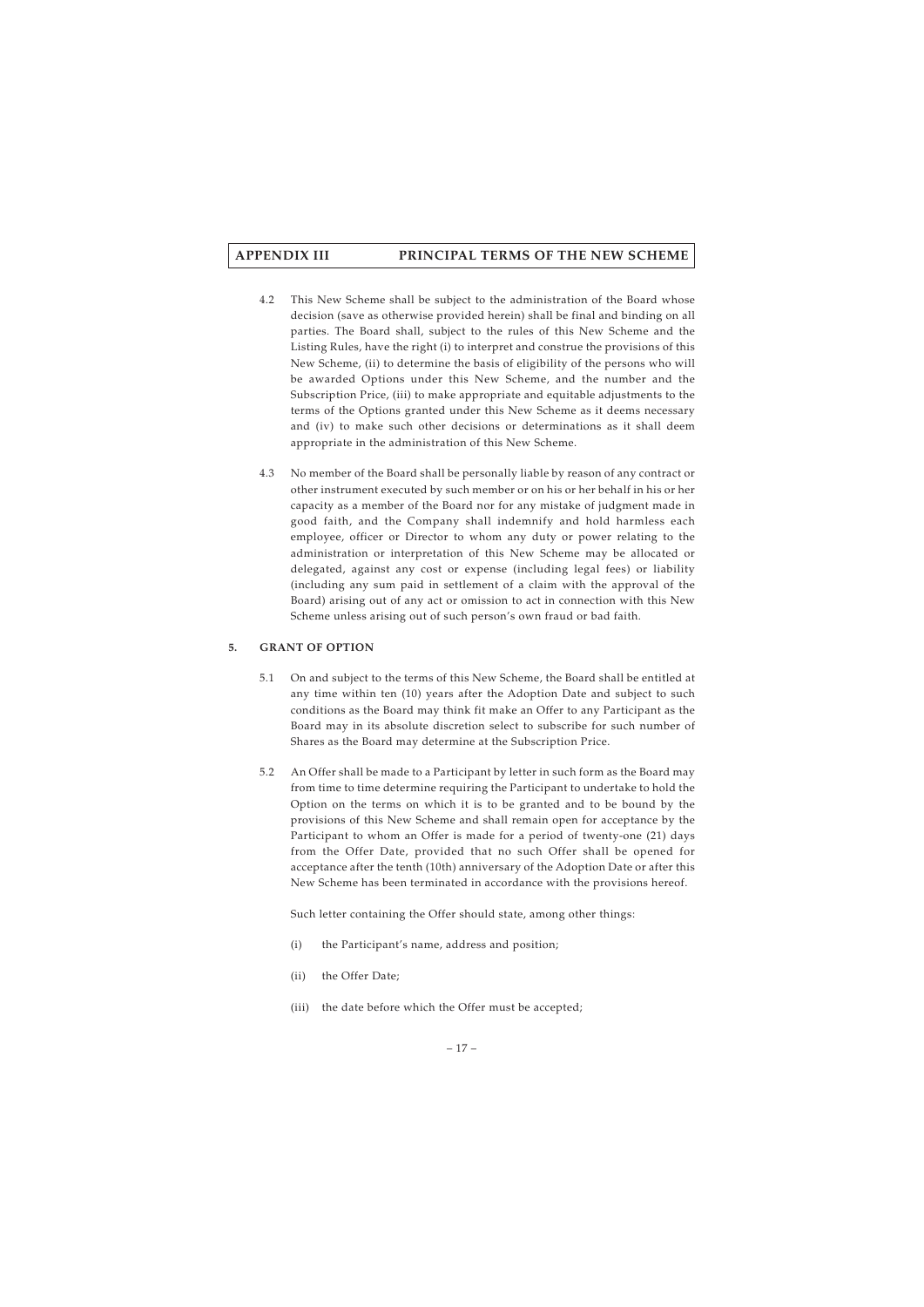- (iv) the Option Period in respect of which the offer is made;
- (v) the number of Shares in respect of which the Option is offered;
- (vi) the Subscription Price and the manner of payment of the Subscription Price for the Shares on and in consequence of the exercise of the Option;
- (vii) the performance target(s) (if any) that must be attained by the Participant before any Options can be exercised;
- (viii) the method of exercise of the Option which shall, unless the Board otherwise determines, be as set out in paragraph 7.3 below; and
- (ix) such other terms and conditions relating to the offer of the Option which in the opinion of the Board are fair and reasonable but not being inconsistent with the rules and procedures applicable to this New Scheme.
- 5.3 An Offer shall be deemed to have been accepted and the Option to which the Offer relates shall be deemed to have been granted and to have taken effect when the duplicate letter comprising acceptance of the Offer duly signed by the Grantee with the number of Shares in respect of which the Offer is accepted clearly stated therein, together with a remittance in favour of the Company of HK\$1.00 by way of consideration for the grant thereof, is received by the Company. Such remittance shall in no circumstances be refundable.
- 5.4 Any Offer may be accepted in respect of less than the number of Shares for which it is offered provided that it is accepted in respect of a board lot for dealing in Shares on the Stock Exchange or an integral multiple thereof. To the extent that the Offer is not accepted within twenty-one (21) days in the manner indicated in paragraph 5.3, it will be deemed to have been irrevocably declined.
- 5.5 An Offer must not be made after a price sensitive development has occurred or a price sensitive matter has been the subject of a decision, until such price sensitive information has been announced pursuant to the requirements of the Listing Rules. In particular, no Option may be granted during the period of one (1) month immediately preceding the earlier of:
	- (i) the date of the Board meeting (as such date is first notified to the Stock Exchange in accordance with the Listing Rules) for the approval of the Company's interim or annual results; and
	- (ii) the deadline for the Company to publish announcement of its results for any year or half-year under the Listing Rules,

and ending on the date of the results announcement.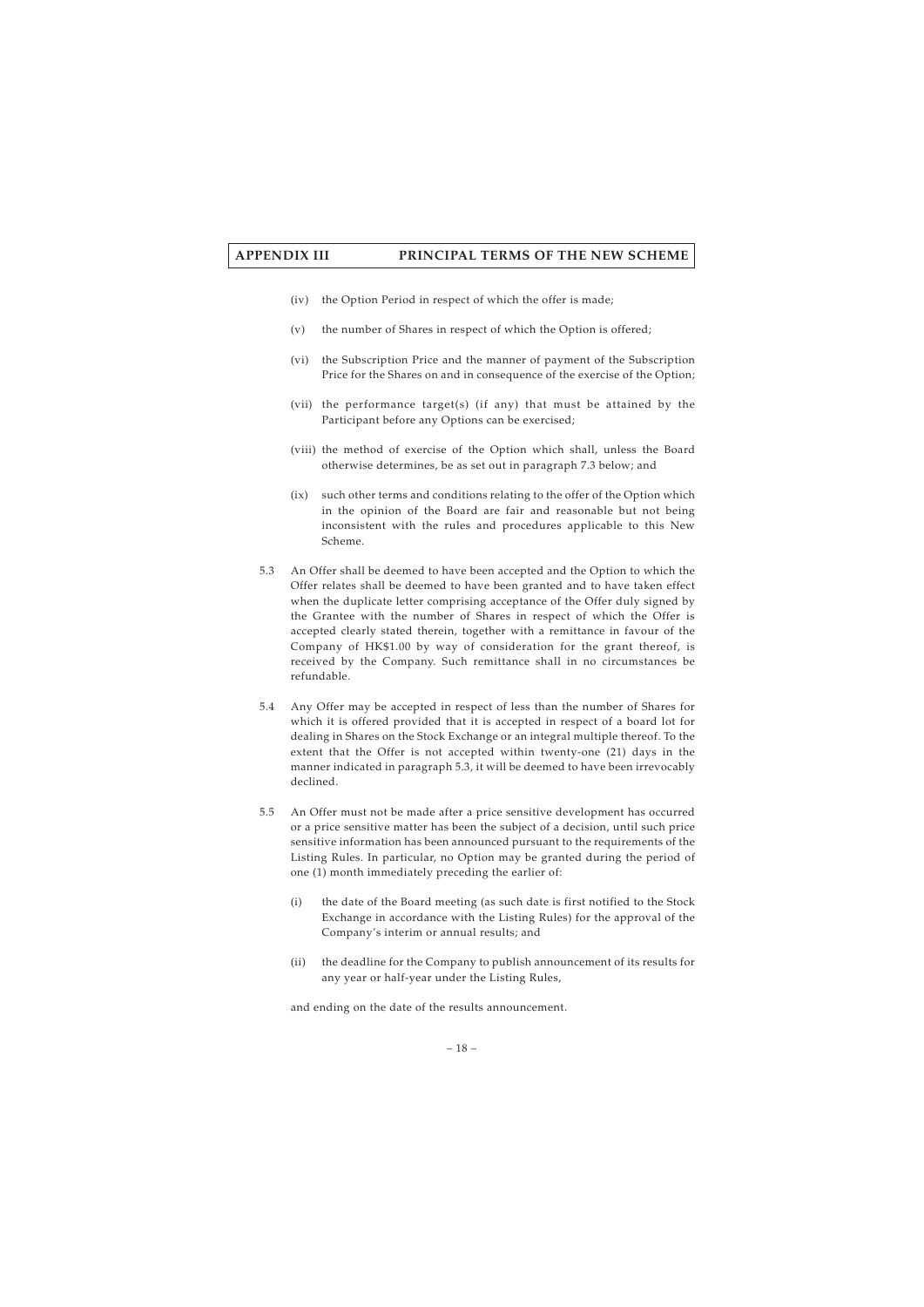- 5.6 (i) Any Offer proposed to be made to a connected person on his, her or its Associates must be approved by all independent non-executive Directors (excluding an independent non-executive Director who is a prospective Grantee in question).
	- (ii) Where it is proposed that any Offer is to be made to a substantial Shareholder or an independent non-executive Director or any of his, her or its Associates which would result in the total number of Shares issued and to be issued upon exercise of all Options already granted and to be granted (including exercised, cancelled and outstanding Options) to such person in the 12-month period up to and including the relevant Offer Date:
		- (aa) representing in aggregate over 0.1 per cent. of the Shares in issue for the time being; and
		- (bb) an aggregate value, based on the closing price of the Shares at the relevant Offer Date; in excess of HK\$5 million,

then such Offer and any acceptance thereof must be subject to approval of the Shareholders in general meeting taken on a poll. The Company must send a circular to the Shareholders containing the information required under the Listing Rules. All Connected Persons of the Company must abstain from voting, except that any Connected Person may vote against the relevant resolution at the general meeting provided that his or her or its intention to do so has been stated in the circular. In addition, approval by the Shareholders as described above will be required for any change in the terms of Options granted to a Grantee who is a substantial Shareholder, an independent non-executive Director or any of their respective associates.

- (iii) The circular must contain the following information:
	- (aa) details of the number and terms (including the Subscription Price) of the Options to be granted to each such Participant or Grantee, which must be fixed before the date of the Shareholders' meeting for approving such Offer and the date of the Board meeting for proposing such Offer should be taken as the relevant date for the purpose of calculating the Subscription Price;
	- (bb) a recommendation from the independent non-executive Directors (excluding any independent non-executive Director who is a prospective Grantee in question) as to voting; and
	- (cc) the information and the disclaimer required under the Listing Rules.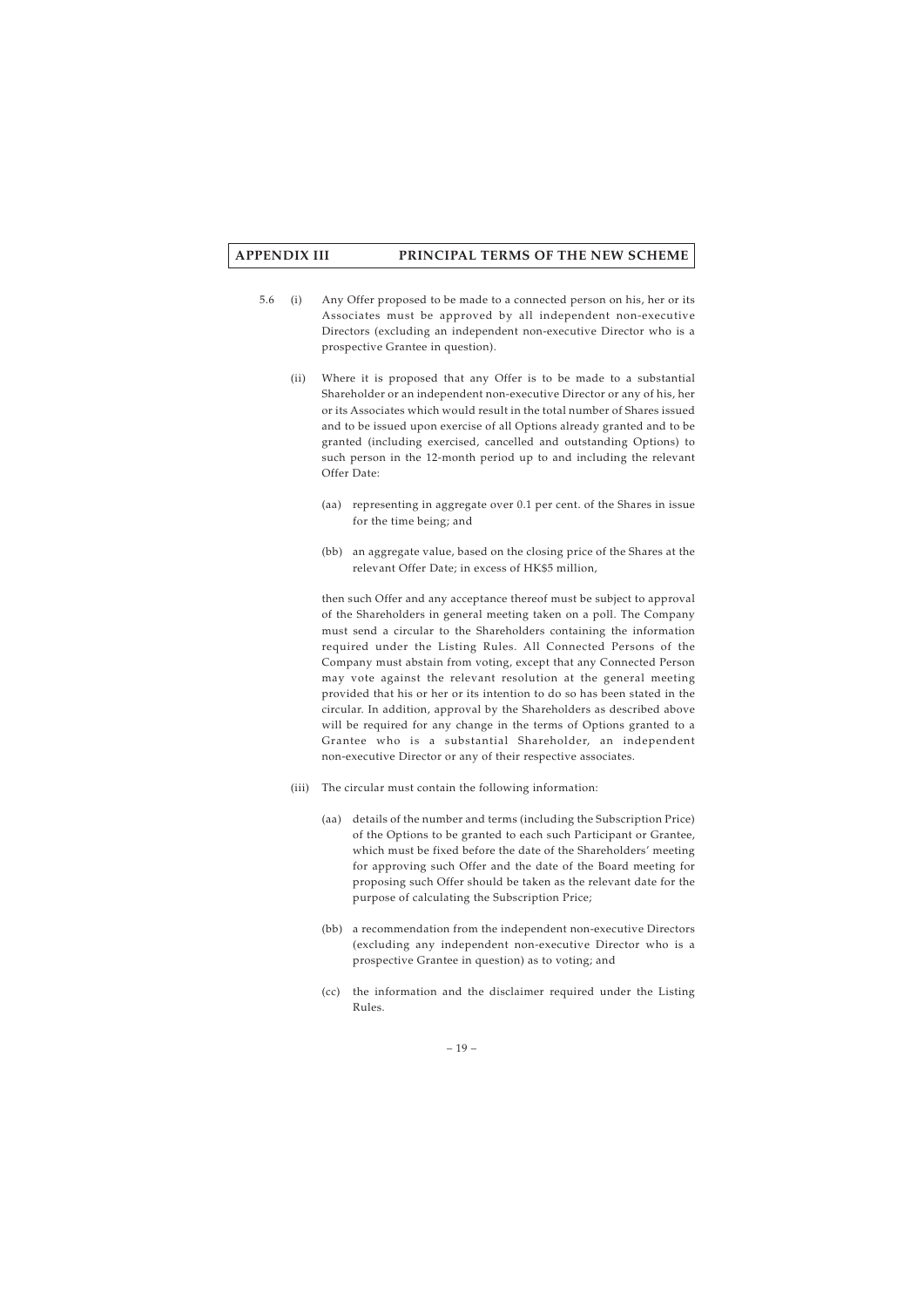(iv) For the avoidance of doubt, the requirements for the granting of Options to a Director or chief executive of the Company set out above do not apply where the Participant is only a proposed Director or chief executive of the Company.

## **6. SUBSCRIPTION PRICE**

The Subscription Price shall be a price determined by the Board at its absolute discretion and notified to a Participant and shall be no less than the highest of:

- (i) the closing price of the Shares as stated in the daily quotation sheets issued by the Stock Exchange on the Offer Date;
- (ii) the average closing price of the Shares as stated in the daily quotation sheets issued by the Stock Exchange for the five (5) business days immediately preceding the Offer Date; and
- (iii) the nominal value of a Share on the Offer Date.

# **7. EXERCISE OF OPTIONS**

- 7.1 An Option shall be personal to the Grantee and shall not be assignable and no Grantee shall in any way sell, transfer, charge, mortgage, encumber or create any interest in favour of any third party over or in relation to any Option.
- 7.2 An Option may be exercised in whole or in part in the manner as set out in paragraph 7.3 by the Grantee (or his or her personal representatives) giving notice in writing to the Company stating that the Option is thereby exercised and the number of Shares in respect of which it is exercised. Each such notice must be accompanied by a remittance for the aggregate amount of the Subscription Price multiplied by the number of Shares in respect of which the notice is given. Within ten (10) business days after receipt of the notice and, where appropriate, receipt of the certificate of the Company's independent financial adviser or the auditors pursuant to paragraph 10, the Company shall allot and issue the relevant Shares to the Grantee (or his or her personal representatives) credited as fully paid and shall instruct the Hong Kong branch share registrar of the Company to issue to the Grantee (or his or her personal representatives) a share certificate in respect of the Shares so allotted. When the date of exercise of the Option falls on a date upon which the register of members of the Company is closed, then the exercise of the Option shall become effective on the first business day in Hong Kong on which the register of members of the Company is re-opened.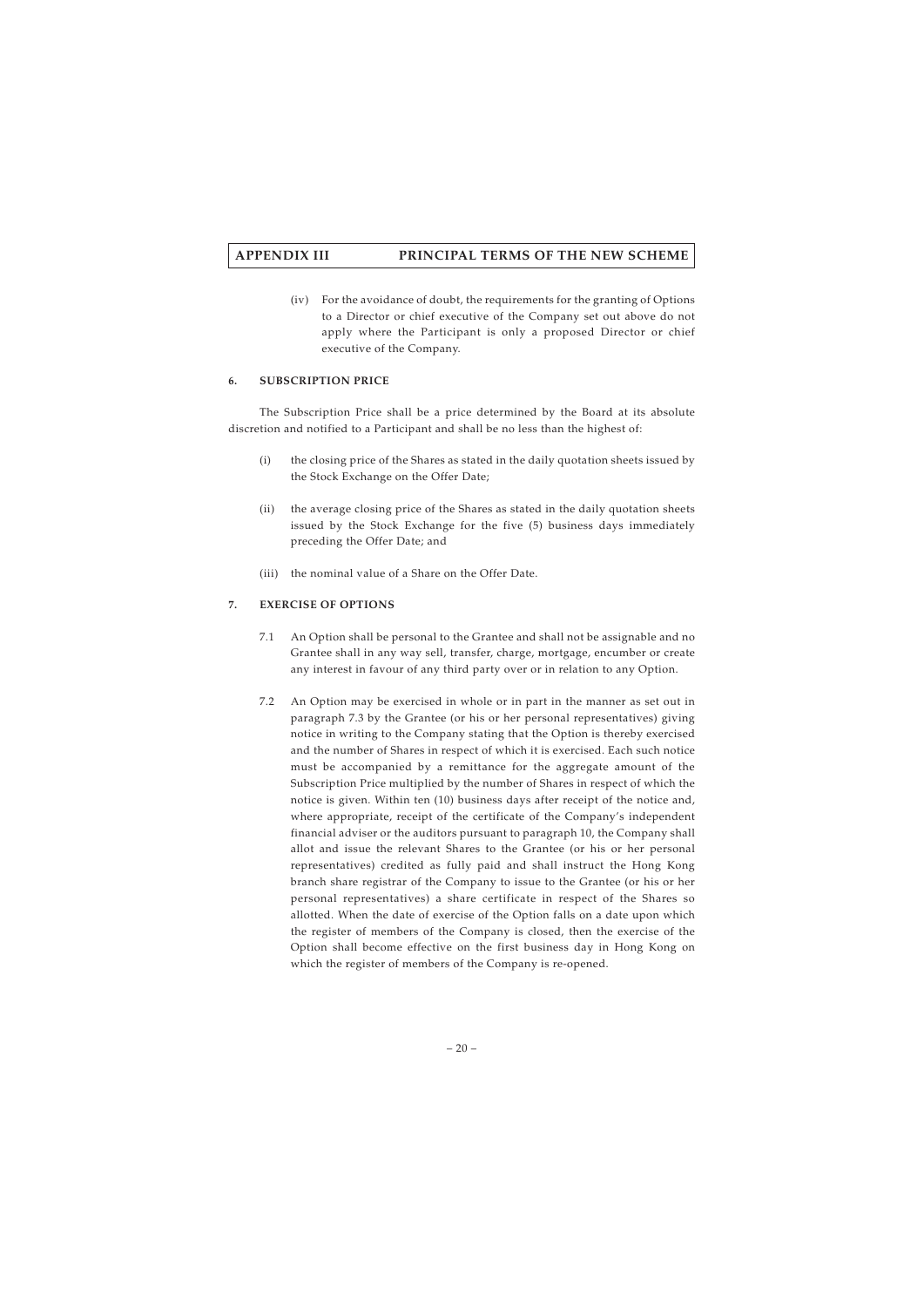- 7.3 Subject as hereinafter provided, the Option may be exercised by the Grantee at any time during the Option Period. The Board may impose restrictions on the exercise of an Option during the Option Period including, if applicable, a minimum period for which all or part of an Option may be exercised and performance targets which must be achieved before the Option can be exercised, provided that:
	- (i) if the Grantee, who is an Eligible Employee, ceases to be an Eligible Employee for any reason other than on his or her death or the termination of his or her employment on one or more of the grounds specified in paragraph  $8(y)$ , the Grantee may exercise the Option at any time within the period of three (3) months following the date of such cessation up to his or her entitlement at the date of cessation (to the extent not already exercised), which date shall be the last actual working day with the Company or the relevant subsidiary whether salary is paid in lieu of notice or not;
	- (ii) if the Grantee, who is an Eligible Employee, ceases to be an Eligible Employee by reason of his or her death before exercising the Option in full and none of the events which would be a ground for termination of his or her employment under paragraph 8(v) arises, the personal representative(s) of the Grantee shall be entitled within a period of twelve (12) months from the date of death to exercise the Option up to the entitlement of such Grantee as at the date of death (to the extend not already exercised);
	- (iii) if a general offer by way of takeover (other than by way of scheme of arrangement pursuant to sub-paragraph (iv) below) is made to all the holders of Shares (or all such holders other than the offeror, any person controlled by the offeror and any person acting in association or concert with the offeror) and such offer becomes or is declared unconditional prior to the expiry date of the relevant Option, the Grantee (or, where appropriate, his or her legal personal representatives) shall be entitled to exercise the Option in full (to the extent not already exercised even though the Option Period has not come into effect during the occurrence of the general offer) at any time within one (1) month of the notice given by any offeror to acquire the remaining Shares;
	- (iv) if a general offer by way of scheme of arrangement is made to all the holders of Shares with this New Scheme having been approved by the necessary number of holders of Shares at the requisite meetings, the Grantee (or his or her personal representatives) may thereafter (but before such time as shall be notified by the Company) exercise the Option (to the extent not already exercised) to its full extent or to the extent specified in such notice;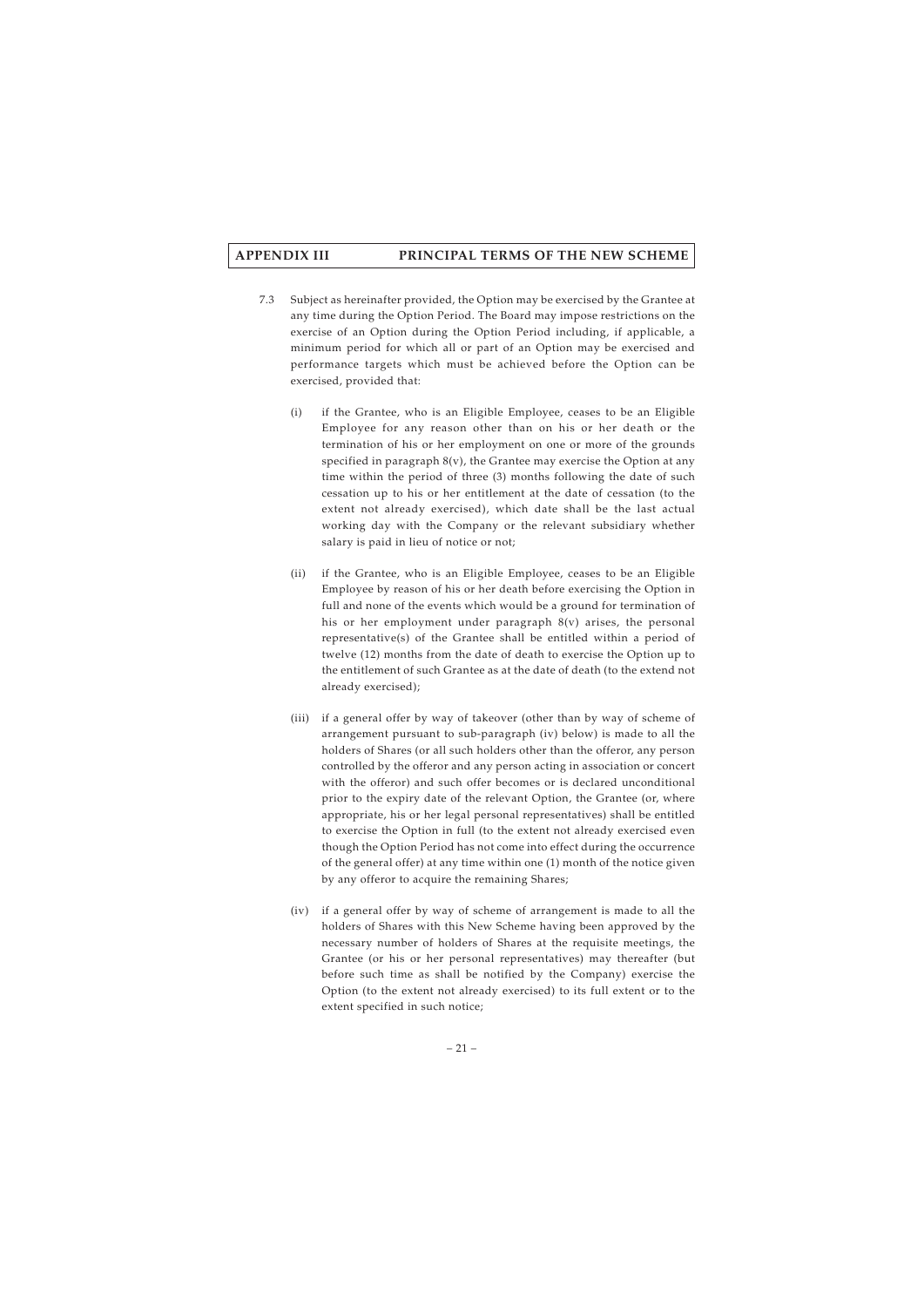- (v) in the event a notice is given by the Company to the Shareholders to convene a general meeting for the purpose of considering and, if thought fit, approving a resolution to voluntarily wind-up the Company, the Company shall forthwith give notice thereof to the Grantee and the Grantee (or his or her legal personal representatives) may be notice in writing to the Company (such notice to be received by the Company not later than four (4) business days prior to the proposed general meeting) exercise the Option (to the extent not already exercised) either to its full extent or to the extend specified in such notice and the Company shall as soon as possible and in any event no later than the business day immediately prior to the date of the proposed general meeting, allot and issue such number of Shares to the Grantee which falls to be issued on such exercise; and
- (vi) other than a scheme of arrangement contemplated in sub-paragraph (iv) above, in the event of a compromise or arrangement between the Company and its members or creditors being proposed in connection with the scheme for the reconstruction or amalgamation of the Company, the Company shall give notice thereof to all Grantees on the same day as it gives notice of the meeting to its members or creditors to consider such a scheme or arrangement and the Grantee (or his or her personal representatives) may by notice in writing to the Company accompanied by the remittance for the exercise price in respect of the relevant Option (such notice to be received by the Company not later than four (4) business days prior to the proposed meeting) exercise the Option (to the extent not already exercised) either to its full extent or to the extent specified in such notice, and the Company shall as soon as possible and in any event no later than the business day immediately prior to the date of the proposed meeting, allot and issue such number of Shares to the Grantee which falls to be issued on such exercise credited as fully paid and registered the Grantee as holder thereof.
- 7.4 The Shares to be allotted and issued upon the exercise of an Option will be subject to all the provisions of the memorandum and articles of association of the Company for the time being in force and will rank pari passu with the fully paid Shares in issue as from the date when the name of Grantee is registered on the register of members of the Company and accordingly will entitle the holders to participate in all dividends or other distributions paid or made on or after the date when the name of Grantee is registered on the register of members of the Company.
- 7.5 Any cancellation of any Option which has been duly granted in accordance with this New Scheme and has neither lapsed nor been exercised in full shall be conditional upon the approval of the Board and the Grantee concerned. In the event that the Board elects to cancel the Options of the Grantee which have been granted and have neither lapsed nor been exercised in full and issue new Options to the same Grantee, the issue of such new Options shall be made with available unissued Options (excluding the cancelled Options) within the Scheme Mandate Limit or the Refreshed Limit, as the case may be.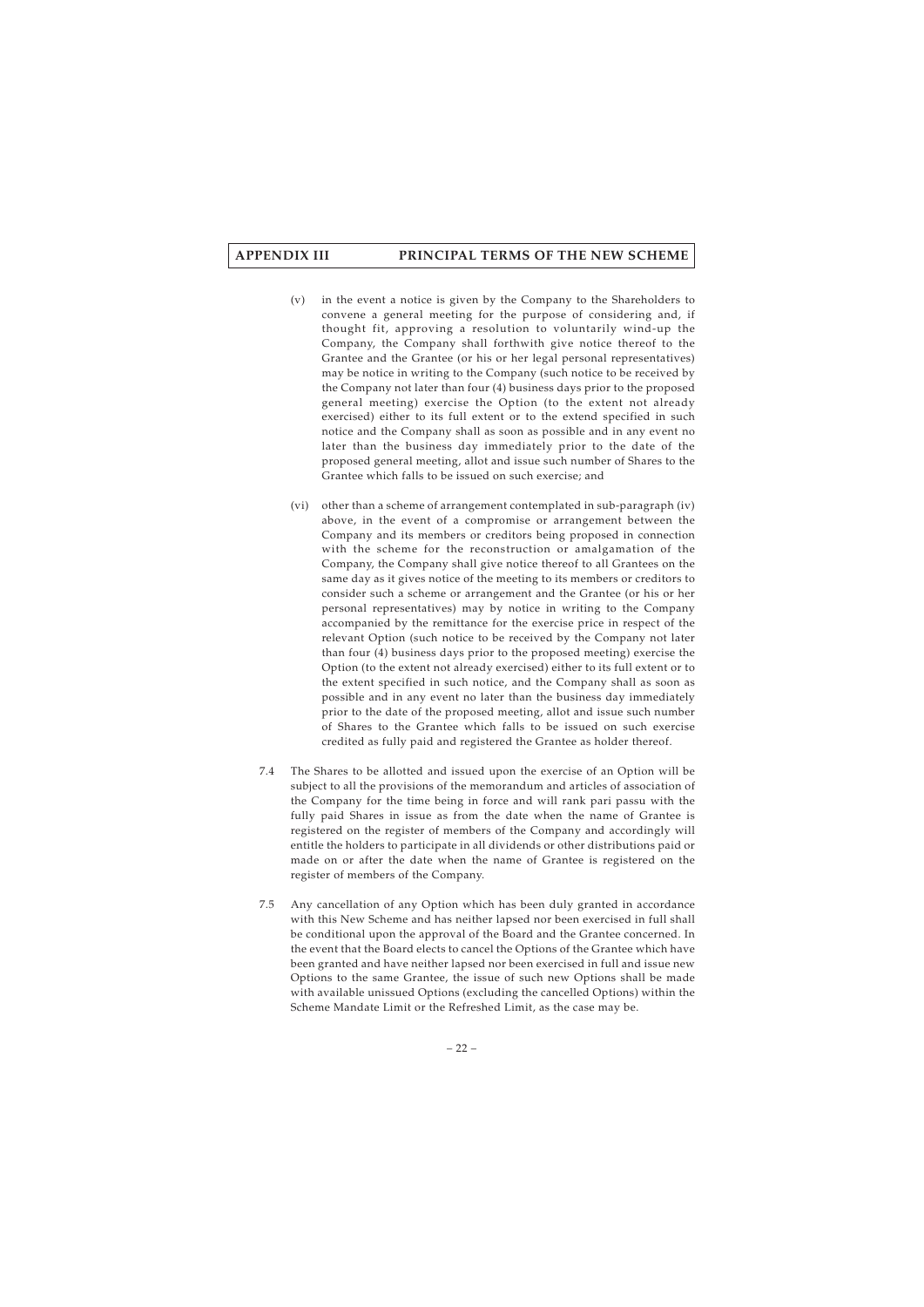### **8. LAPSE OF OPTION**

An Option shall lapse automatically (to the extent not already exercised) on the earliest of:

- (i) subject to paragraph 4.1 and 14, the expiry of the Option Period;
- (ii) the expiry of the periods referred to in paragraphs  $7.3(i)$ , (ii) or (v);
- (iii) the expiry of the period referred to in paragraph 7.3(iii) provided that if any court of competent jurisdiction makes an order the effect of which is to prevent the offeror from acquiring shares in the offer, the relevant period within which the Option may be exercised shall not begin to run until the discharge of the order in question or unless the offer lapses or is withdrawn before that date;
- (iv) subject to the scheme of arrangement becoming effective, the expiry of the period referred to in paragraph 7.3(iv);
- (v) the date on which the Grantee, who is an Eligible Employee, ceases to be an Eligible Employee by reason of the termination of his or her employment on the grounds that he or she has been guilty of serious misconduct, or appears either to be unable to pay or to have no reasonable prospect being able to pay debts or has become insolvent or has made any arrangement or composition with his or her creditors generally, or has been convicted of any criminal offence involving his or her integrity or honesty or on any ground on which an employer would be entitled to terminate his or her employment at common law or pursuant to any applicable laws or under the Grantee's service contract with the Company or the relevant subsidiary. A resolution of the Board or the board of directors of the relevant subsidiary to the effect that the employment of a Grantee has or has not been terminated on one or more of the grounds specified in this paragraph  $8(v)$  shall be conclusive;
- (vi) the date of the commencement of the winding-up of the Company;
- (vii) the date on which the Grantee commits a breach of paragraph 7.1; or
- (viii) the date on which the Grantee commits a breach of any terms or conditions attached to the grant of the Option, unless otherwise resolved to the contrary by the Board.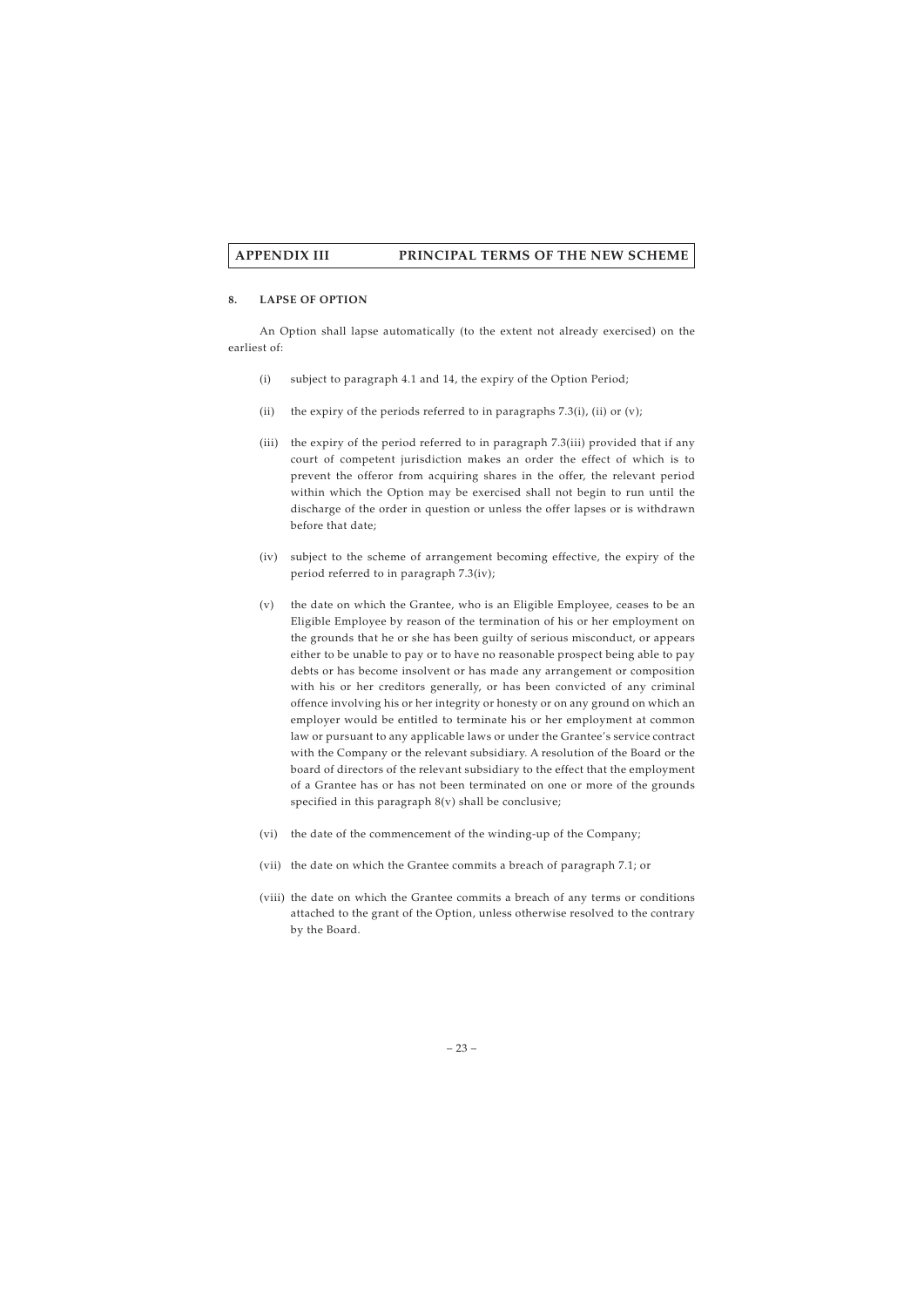#### **9. MAXIMUM NUMBER OF SHARES AVAILABLE FOR SUBSCRIPTION**

- 9.1 (i) The overall limit on the number of Shares which may be issued upon exercise of all outstanding options granted and yet to be exercised under this New Scheme and any other share option scheme of the Company must not exceed 30 per cent. of the Shares in issue from time to time.
	- (ii) Subject to sub-paragraph (i) above, the total number of Shares available for issue under Options which may be granted under this New Scheme and any other share option scheme of the Company must not, exceed 10 per cent. of the Shares in issue on the Adoption Date (the "Scheme Mandate Limit"), unless Shareholders' approval has been obtained pursuant to sub-paragraphs (iii) and (iv) below. Options lapsed in accordance with the terms of this New Scheme will not be counted for the purpose of calculating the Scheme Mandate Limit.
	- (iii) Subject to sub-paragraph (i) above, the Company may refresh the Scheme Mandate Limit at any time subject to Shareholders' approval in general meeting. However, the Scheme Mandate Limit as refreshed must not exceed 10 per cent. of the Shares in issue as at the date of the aforesaid Shareholders' approval (the "Refreshed Limit"). Options previously granted under this New Scheme and any other share option scheme of the Company (including those outstanding, cancelled, lapsed in accordance with such schemes or exercised Options) will not be counted for the purpose of calculating the Refreshed Limit. The Company must send a circular to the Shareholders containing such information required under the Listing Rules.
	- (iv) Subject to sub-paragraph (i) above, the Company may also seek separate Shareholders' approval in general meeting for granting Options beyond the Scheme Mandate Limit provided that the Options in excess of the Scheme Mandate Limit are granted only to Participants specifically identified by the Company before such approval is sought. The Company must send a circular to the Shareholders containing the information required under the Listing Rules.
- 9.2 The total number of Shares issued and to be issued upon exercise of the Options granted and to be granted to each Participant or Grantee (including exercised, cancelled and outstanding Options) in any 12-month period up to and including the relevant Offer Date shall not exceed 1 per cent. of the Shares in issue for the time being (the "Individual Limit"). Any further grant of Options in excess of the Individual Limit must be subject to Shareholders' approval in general meeting with such Participant or Grantee and his, her or its associates abstaining from voting. The Company must send a circular to the Shareholders containing the information required under the Listing Rules.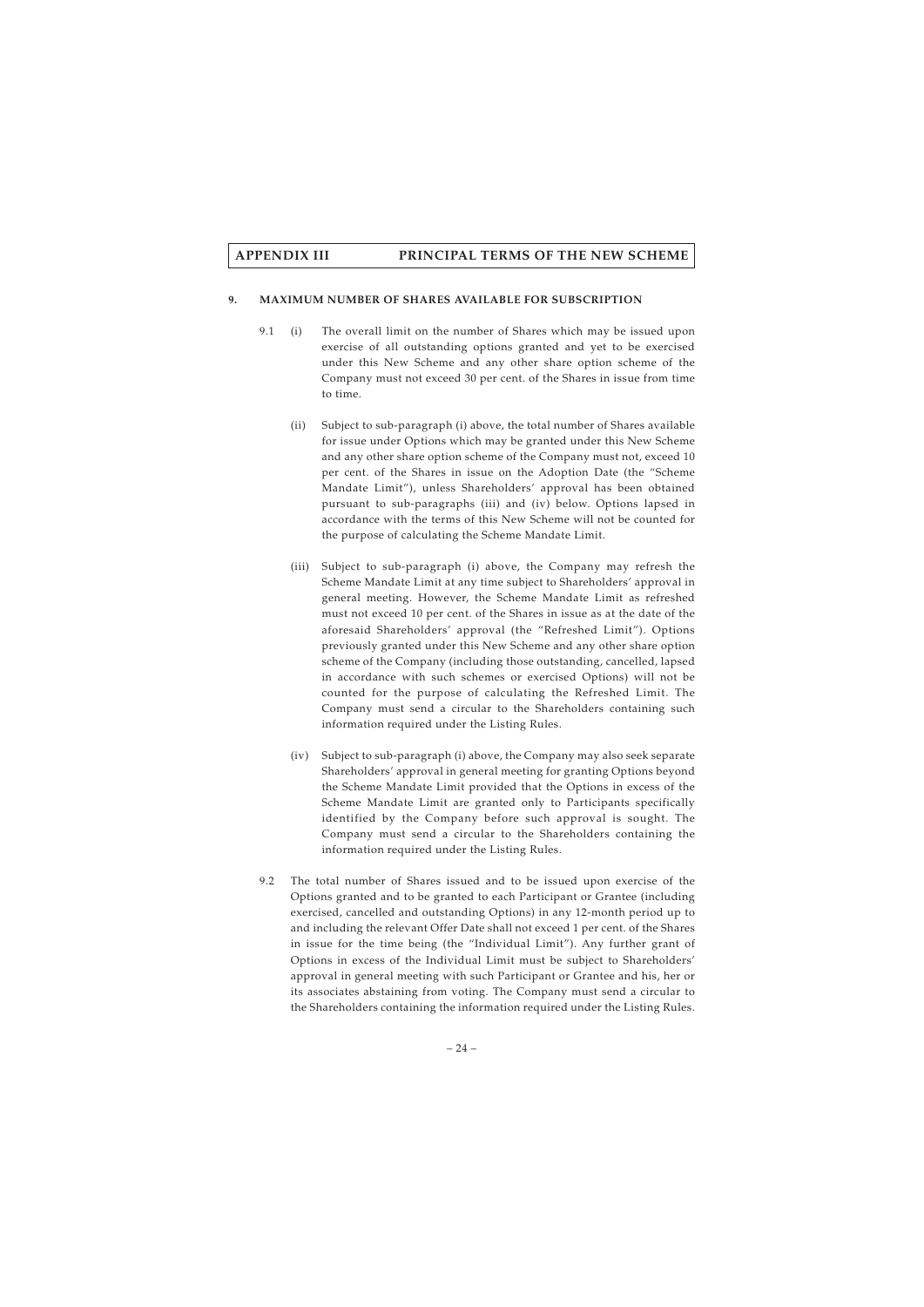The number and terms (including the Subscription Price) of the Options to be granted to such Participant or Grantee must be fixed before the date of the Shareholders' meeting for approving such Offer and the date of the Board meeting for proposing such Offer should be taken as the relevant date for the purpose of calculating the Subscription Price.

9.3 Subject to the provisions of paragraph 10 below, the maximum number of Shares referred to in paragraphs 5.6, 9.1 and 9.2 will be adjusted, in such manner as the Company's independent financial adviser or the auditors (acting as experts and not as arbitrators) shall certify to be in their opinion to have satisfied the requirements under the Listing Rules and the note thereto, in the event of any alteration in the capital structure of the Company whether by way of capitalisation issue, rights issue, sub-division or consolidation of the Shares or reduction of the share capital of the Company or otherwise howsoever.

## **10. REORGANISATION OF CAPITAL STRUCTURE**

In the event of any alteration in the capital structure of the Company by way of capitalisation issue, right issue, sub-division or consolidation of the Shares or reduction of the share capital of the Company, whilst any Option remains exercisable, other than any alteration in the capital structure of the Company as a result of an issue of Shares as consideration in a transaction to which the Company or any Subsidiary is a party, such corresponding alterations (if any) shall be made to:

- (i) the number or nominal amount of Shares subject to this New Scheme and outstanding Options so far as unexercised; and/or
- (ii) the Subscription Price; and/or
- (iii) the method of exercise of the Option,

or any combination thereof, as the Company's independent financial adviser or the auditors shall certify in writing to the Board (except in the case of a capitalisation issue where no such certification is required), either generally or as regard any particular Grantee, to be in their opinion to have satisfied the requirements that such adjustments give a Grantee the same proportion of the Equity Capital as that to which that person was previously entitled but that no such adjustments shall be made the effect of which would be to enable a Share to be issued at less than its nominal value. The capacity of the Company's independent financial adviser or the auditors in this paragraph is that of experts and not of arbitrators and their certification shall, in the absence of manifest error, be final and binding on the Company and the Grantees. The costs of the Company's independent financial adviser or auditors shall be borne by the Company.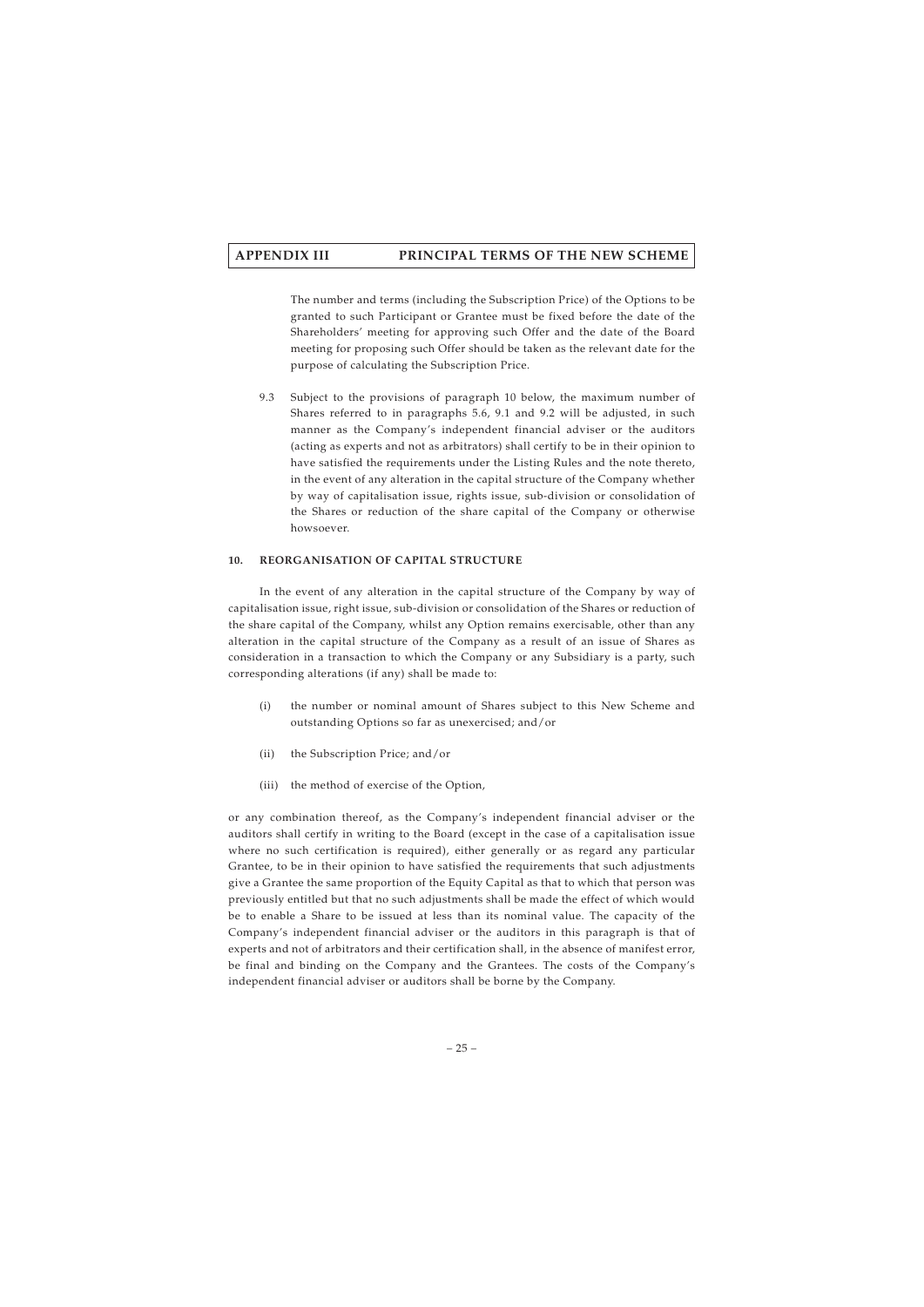## **11. SHARE CAPITAL**

- 11.1 The exercise of any Option shall be subject to the members of the Company in general meeting approving any necessary increase in the authorised share capital of the Company. Subject thereto, the Board shall make available sufficient authorised but unissued share capital of the Company to meet subsisting requirements on the exercise of Options.
- 11.2 The Options do not carry any right to vote in general meeting of the Company, or any right to dividend, or any other rights whether or not arising on the liquidation of the Company.

### **12. DISPUTES**

Any dispute arising in connection with this New Scheme (whether as to the number of Shares the subject of an Option, the amount of the Subscription Price or otherwise) shall be referred to the decision of the Company's independent financial adviser or the auditors who shall act as experts and not as arbitrators and whose decision shall be final and binding.

#### **13. ALTERATION OF THIS NEW SCHEME**

This New Scheme may be altered in any respect by resolution of the Board except that the provisions of this New Scheme as to:

- (i) the definitions of "Participant", "Grantee" and "Option Period"; and
- (ii) the provisions of paragraphs 1, 4.1, 5, 6, 7, 8, 9, 10, this paragraph 13 and paragraph 14,

shall not be altered to the advantage of Grantees or prospective Grantees except with the prior sanction of a resolution of the Company in general meeting (with all Grantees, prospective Grantees and their associates abstaining from voting), provided that no such alteration shall operate to affect adversely the terms of issue of any Option granted or agreed to be granted prior to such alteration except with the consent or sanction of such majority of the Grantees as would be required of the Shareholders under the articles of association for the time being of the Company for a variation of the rights attached to the Shares and provided further that any alteration to the terms and conditions of this New Scheme which are of a material nature or any change to the terms of Options granted must be approved by the Shareholders at a general meeting, except where such alterations take effect automatically under the existing terms of this New Scheme. Any change to the authority of the Board in relation to any alteration to the terms of this New Scheme must be approved by the Shareholders at a general meeting. The amended terms of the New Scheme or the options to be granted thereunder must still comply with the relevant requirements of the Listing Rules.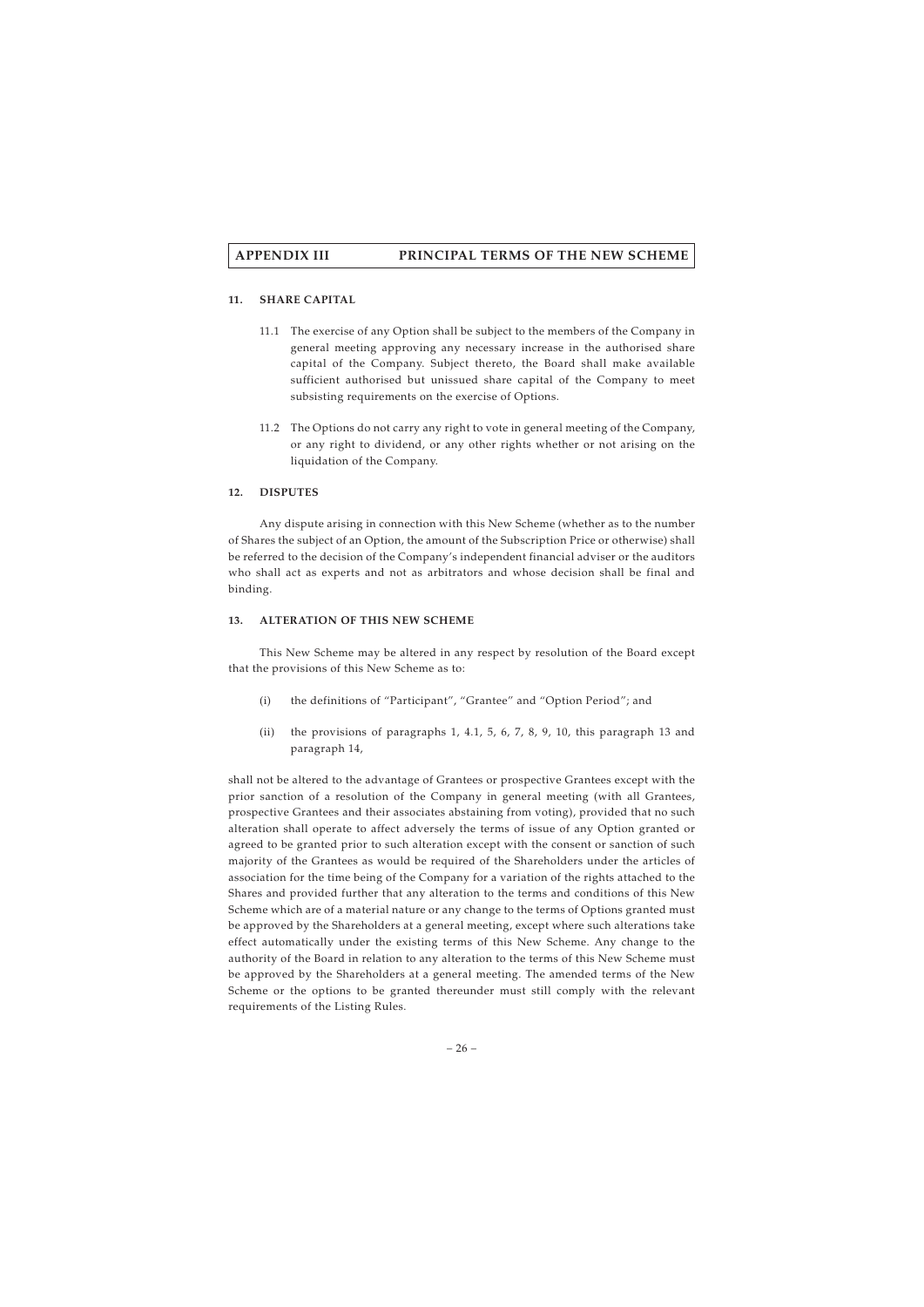### **14. TERMINATION**

The Company by ordinary resolution in general meeting or the Board may at any time terminate the operation of this New Scheme and in such event no further Options will be offered or granted but in all other respects the provisions of this New Scheme shall remain in full force and effect. Options complying with the provisions of the Listing Rules which are granted during the life of this New Scheme and remain unexpired immediately prior to the termination of the operation of this New Scheme shall continue to be exercisable in accordance with their terms of issue after the termination of this New Scheme.

### **15. MISCELLANEOUS**

- 15.1 This New Scheme shall not form part of any contract of employment between the Company or any Subsidiary and any Eligible Employee, and the rights and obligations of any Eligible Employee under the terms of his or her office or employment shall not be affected by his or her participation in this New Scheme or any right which he may have to participate in it and this New Scheme shall afford such Eligible Employee no additional rights to compensation or damages in consequence of the termination of such office or employment for any reason.
- 15.2 This New Scheme shall not confer on any person any legal or equitable right (other than those rights constituting the Options themselves) against the Company directly or indirectly or give rise to any cause of action at law or in equity against the Company.
- 15.3 The Company shall bear the costs of establishing and administering this New Scheme.
- 15.4 A Grantee shall be entitled to receive copies of all notices and other documents sent by the Company to holders of Shares generally.
- 15.5 Any notice or other communication between the Company and a Grantee shall be in writing (in English language) and may be given by sending the same by prepaid post or by personal delivery to, in the case of the Company, its principal place of business for the time being in Hong Kong or such other address as notified to the Grantee from time to time and, in the case of the Grantee, his or her address in Hong Kong as notified to the Company from time to time.
- 15.6 Any notice or other communication served by post:
	- (i) by the Company shall be deemed to have been served twenty-four (24) hours after the same was put in the post; and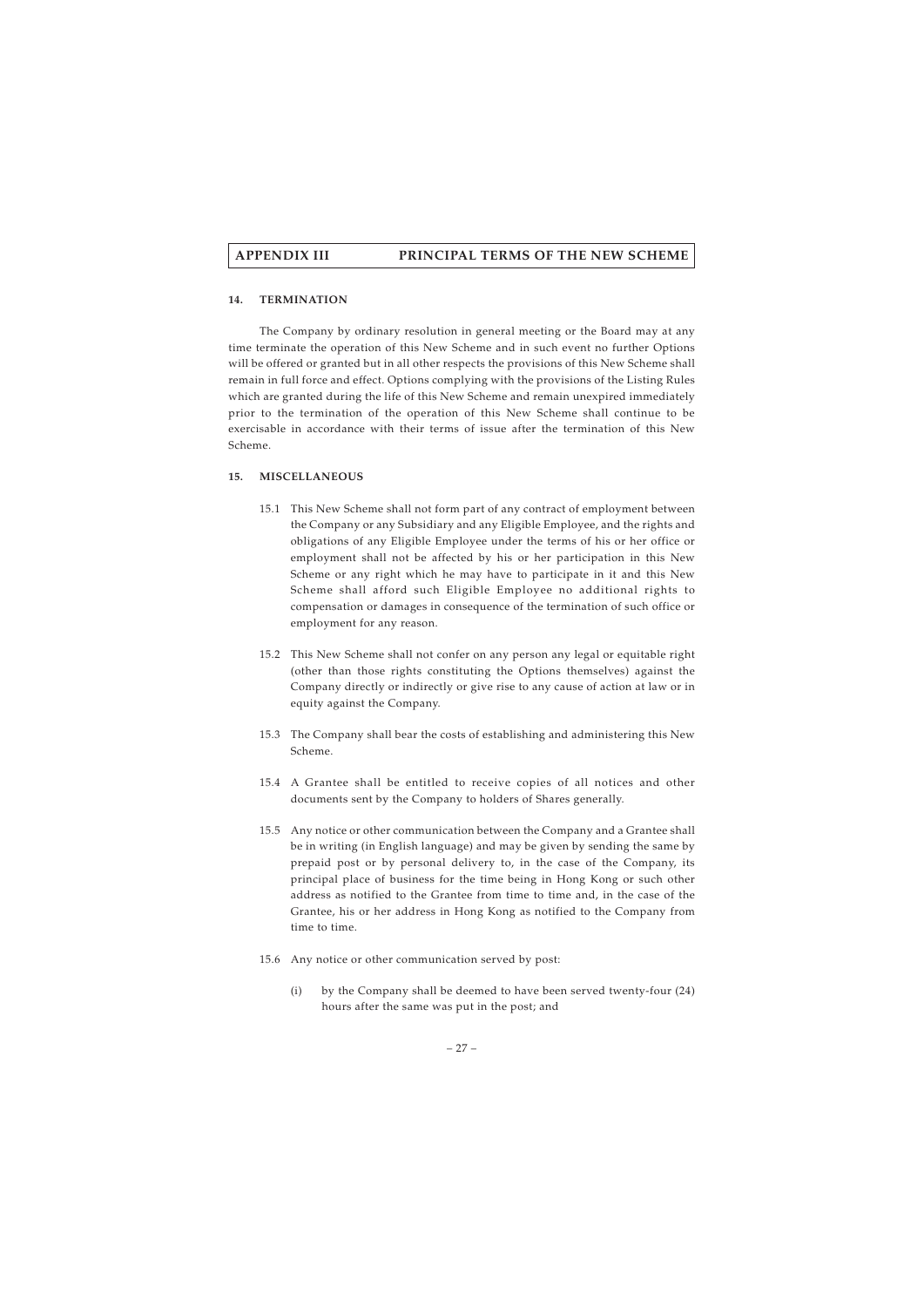- (ii) by the Grantee shall not be deemed to have been received until the same shall have been received by the Company.
- 15.7 All allotments and issues of Shares will be subject to all necessary consents under any relevant legislation for the time being in force in Hong Kong and the Cayman Islands, and a Grantee shall be responsible for obtaining any governmental or other official consent or approval that may be required by any country or jurisdiction in order to permit the grant or exercise of the Option and/or the subscription or holding of Shares which fall to be issued upon exercise of Option. The Company shall not be responsible for any failure by a Grantee to obtain any such consent or approval or for any tax or other liability to which a Grantee may become subject as a result of his or her participation in this New Scheme.
- 15.8 The Board shall have the power to make or vary regulations for the administration and operation of this New Scheme, provided that the same are not inconsistent with the provisions of this New Scheme.
- 15.9 This New Scheme and all Options granted hereunder shall be governed by and construed in accordance with the laws of Hong Kong.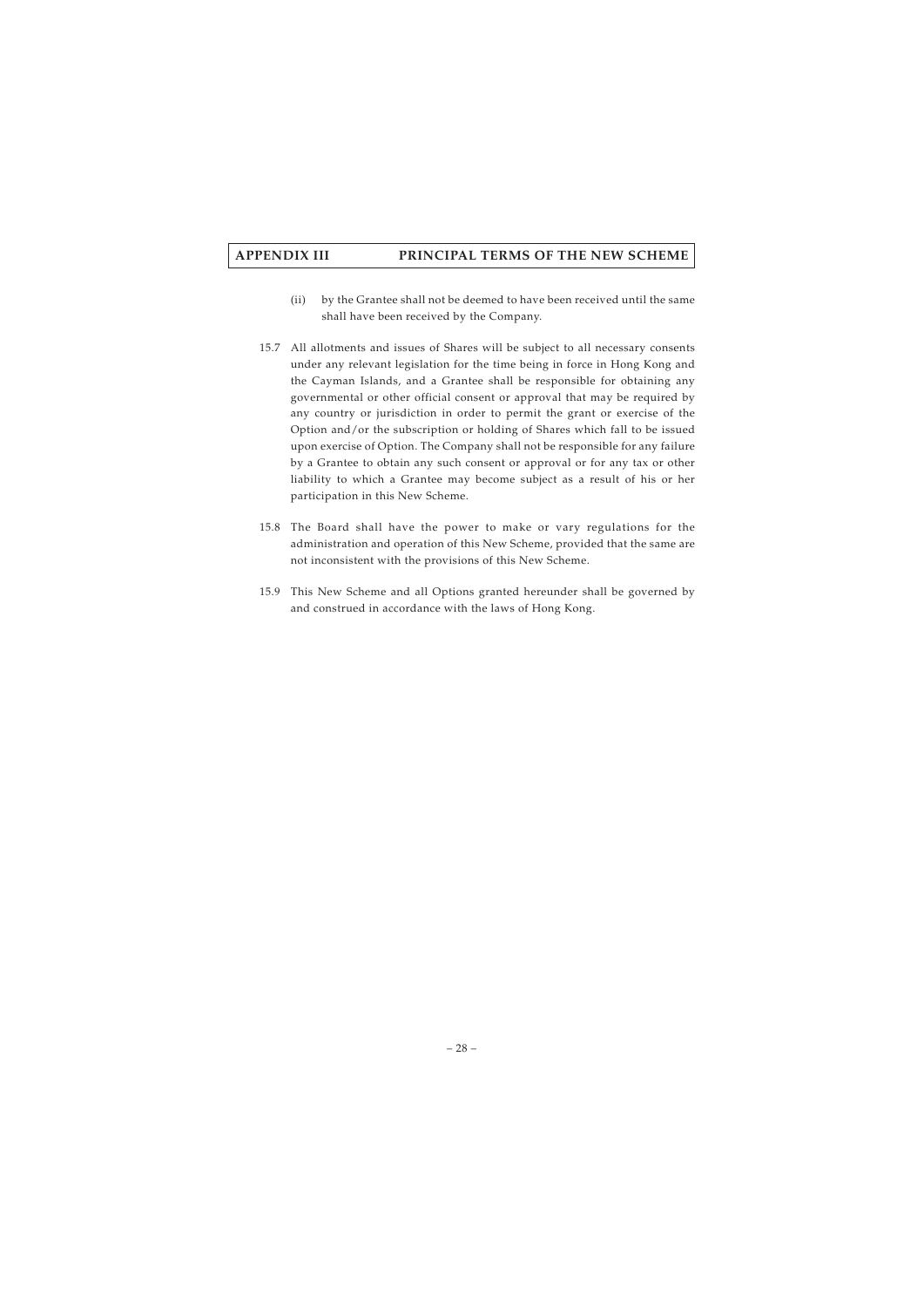

# **NOTICE OF ANNUAL GENERAL MEETING**

**NOTICE IS HEREBY GIVEN** that an annual general meeting of Richfield Group Holdings Limited (the "Company") will be held at Unit 1209, 12th Floor, Silvercord Tower 2, 30 Canton Road, Tsim Sha Tsui, Kowloon, Hong Kong on Tuesday, 1 November 2011 at 4:00 p.m. to consider and, if thought fit, pass the following resolutions:

- 1. To receive and consider the audited consolidated financial statements of the Company and its subsidiaries and the reports of the directors and the auditor of the Company for the year ended 30 June 2011;
- 2. To declare a final dividend of HK0.287 cents per ordinary share for the year ended 30 June 2011;
- 3. To re-elect retiring directors and to authorise the board (the "Board") of directors (the "Directors") of the Company to fix their remuneration;
- 4. To re-appoint the Company's auditor and to authorise the Board to fix its remuneration.

To consider, as special business and, if thought fit, pass with or without amendments, the following resolution as ordinary resolutions:

#### **ORDINARY RESOLUTIONS**

## 5. "**THAT**:

(a) subject to paragraph (c) below, the exercise by the Directors during the Relevant Period (as defined below) of all the powers of the Company to allot, issue and deal with unissued shares and to make or grant offers, agreements and options, including warrants to subscribe for shares, which might require the exercise of such powers be and the same is hereby generally and unconditionally approved;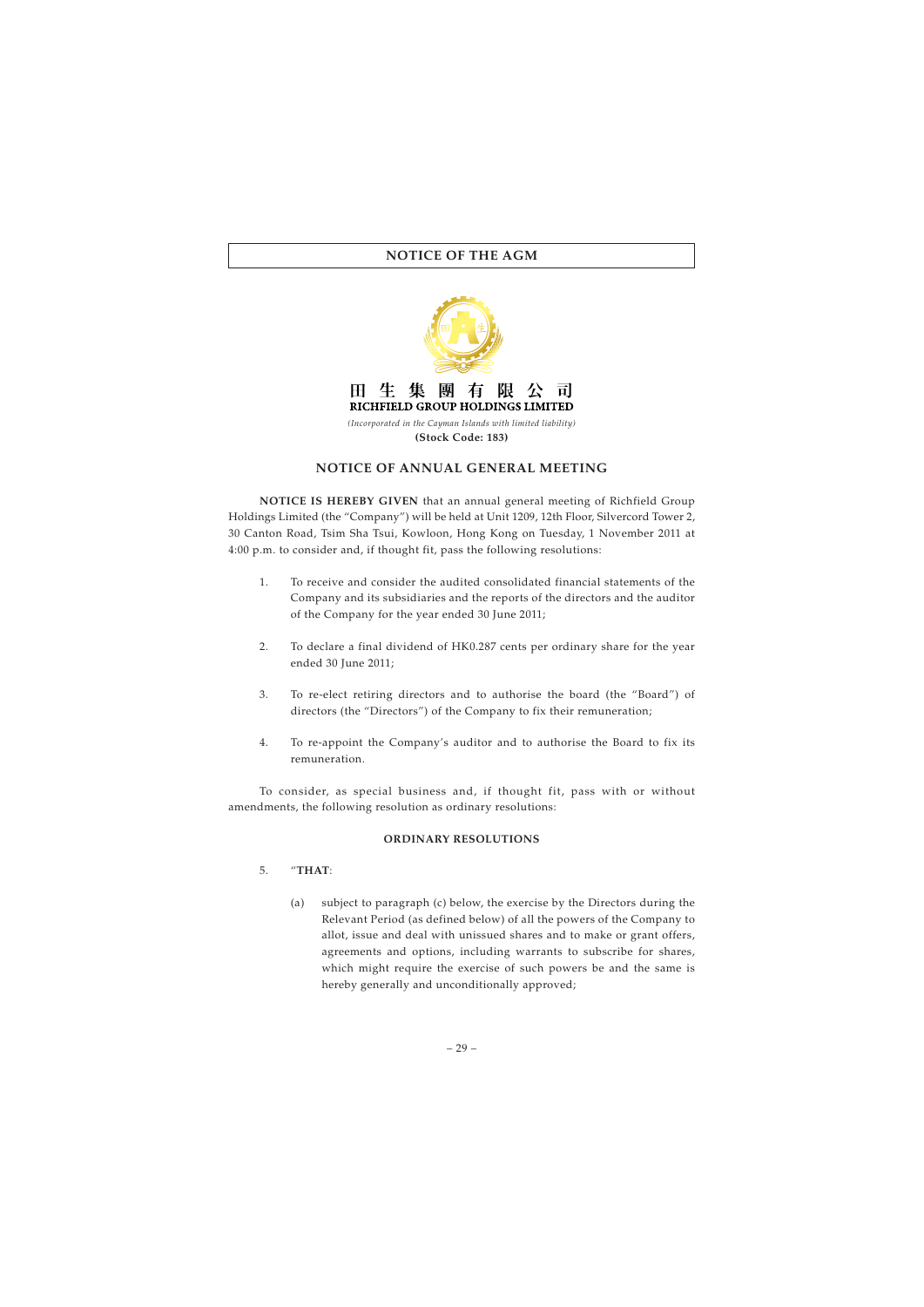- (b) the approval in paragraph (a) above shall authorise the Directors during the Relevant Period (as defined below) to make or grant offers, agreements and options which might require the exercise of such powers after the end of the Relevant Period (as defined below);
- (c) the aggregate nominal amount of share capital allotted or agreed conditionally or unconditionally to be allotted (whether pursuant to options or otherwise) by the Directors pursuant to the approval in paragraph (a) above, otherwise than pursuant to (i) a Rights Issue (as defined below); or (ii) the exercise of any options granted under the share option scheme of the Company; or (iii) any scrip dividend or similar arrangements providing for the allotment and issue of shares in lieu of the whole or part of a dividend on shares in accordance with the articles of association of the Company in force from time to time; or (iv) any issue of shares upon the exercise of rights of subscription or conversion under the terms of any warrants of the Company or any securities which are convertible into shares, shall not exceed the aggregate of:
	- (aa) 20 per cent. of the aggregate nominal amount of the share capital of the Company in issue on the date of the passing of this resolution; and
	- (bb) (if the Directors are so authorised by a separate ordinary resolution of the shareholders of the Company) the aggregate nominal amount of any share capital of the Company repurchased by the Company subsequent to the passing of this resolution (up to a maximum equivalent to 10 per cent. of the aggregate nominal amount of the share capital of the Company in issue on the date of the passing of this resolution),

and the authority pursuant to paragraph (a) of this resolution shall be limited accordingly; and

(d) for the purposes of this resolution:

"Relevant Period" means the period from the date of the passing of this resolution until whichever is the earliest of:

(i) the conclusion of the next annual general meeting of the Company;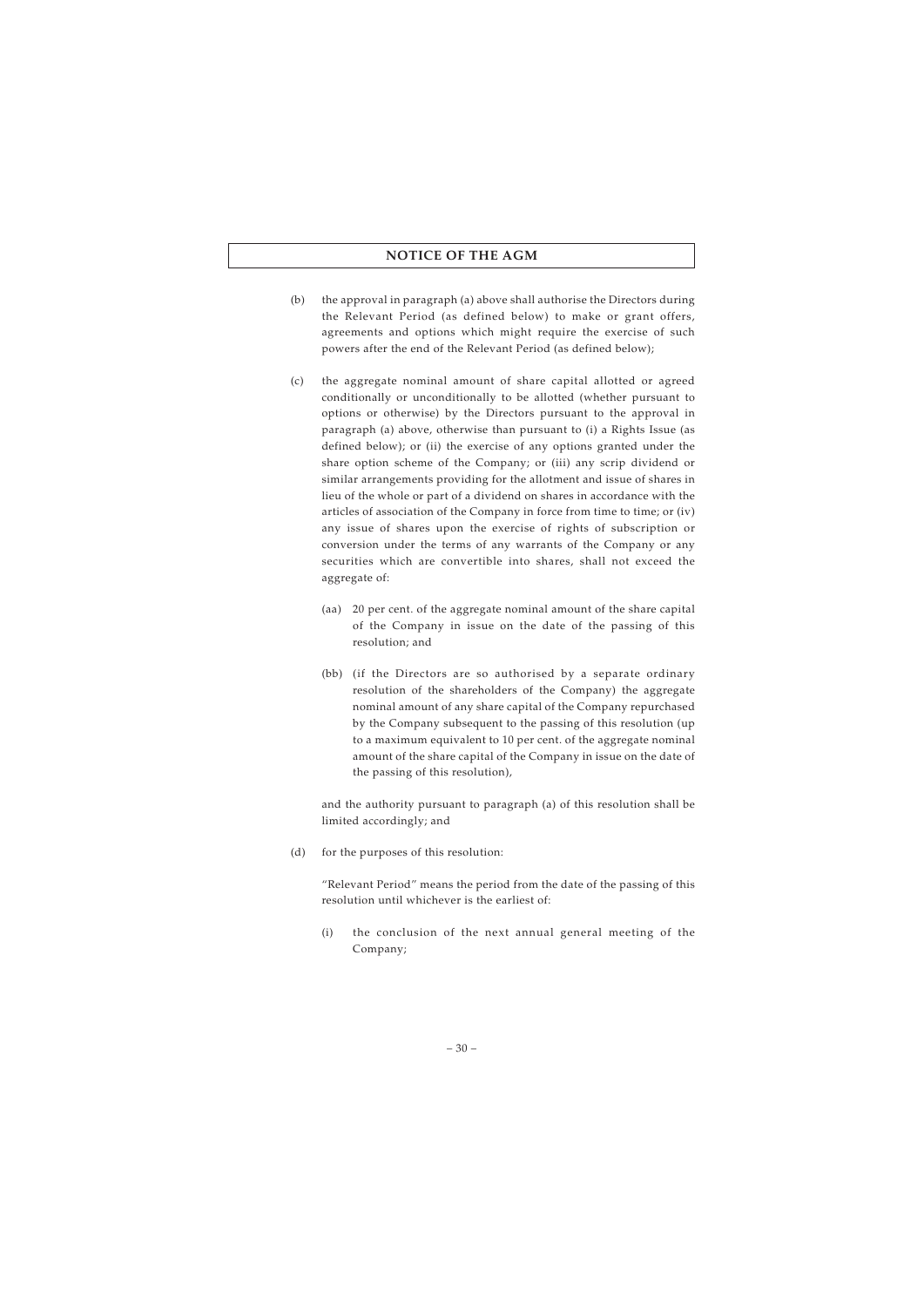- (ii) the expiration of the period within which the next annual general meeting of the Company is required by the articles of association of the Company, the Companies Law, Cap. 22 (Law 3 of 1961, as consolidated or revised) of the Cayman Islands (the "Companies Law"), or any other applicable law of the Cayman Islands to be held; and
- (iii) the passing of an ordinary resolution by the shareholders of the Company in general meeting revoking or varying the authority given to the Directors by this resolution;

"Rights Issue" means an offer of shares, or offer or issue of warrants, options or other securities giving rights to subscribe for shares open for a period fixed by the Directors to holders of shares on the register on a fixed record date in proportion to their then holdings of shares (subject to such exclusion or other arrangements as the Directors may deem necessary or expedient in relation to fractional entitlements, or having regard to any restrictions or obligations under the laws of, or the requirements of, or the expense or delay which may be involved in determining the existence or extent of any restrictions or obligations under the laws of, or the requirements of, any jurisdiction outside Hong Kong or any recognised regulatory body or any stock exchange outside Hong Kong)."

## 6. "**THAT**:

- (a) the exercise by the Directors during the Relevant Period (as defined below) of all powers of the Company to purchase the issued shares of the Company on The Stock Exchange of Hong Kong Limited (the "Stock Exchange") or any other stock exchange on which the shares may be listed and recognised by the Securities and Futures Commission and the Stock Exchange for such purpose, and otherwise in accordance with the rules and regulations of the Securities and Futures Commission, the Stock Exchange, the Companies Law and all other applicable laws in this regard, be and the same is hereby generally and unconditionally approved;
- (b) the aggregate nominal amount of shares which may be purchased by the Company pursuant to the approval in paragraph (a) during the Relevant Period (as defined below) shall not exceed 10 per cent. of the aggregate nominal amount of the issued share capital of the Company as at the date of the passing of this resolution and the authority pursuant to paragraph (a) of this resolution shall be limited accordingly; and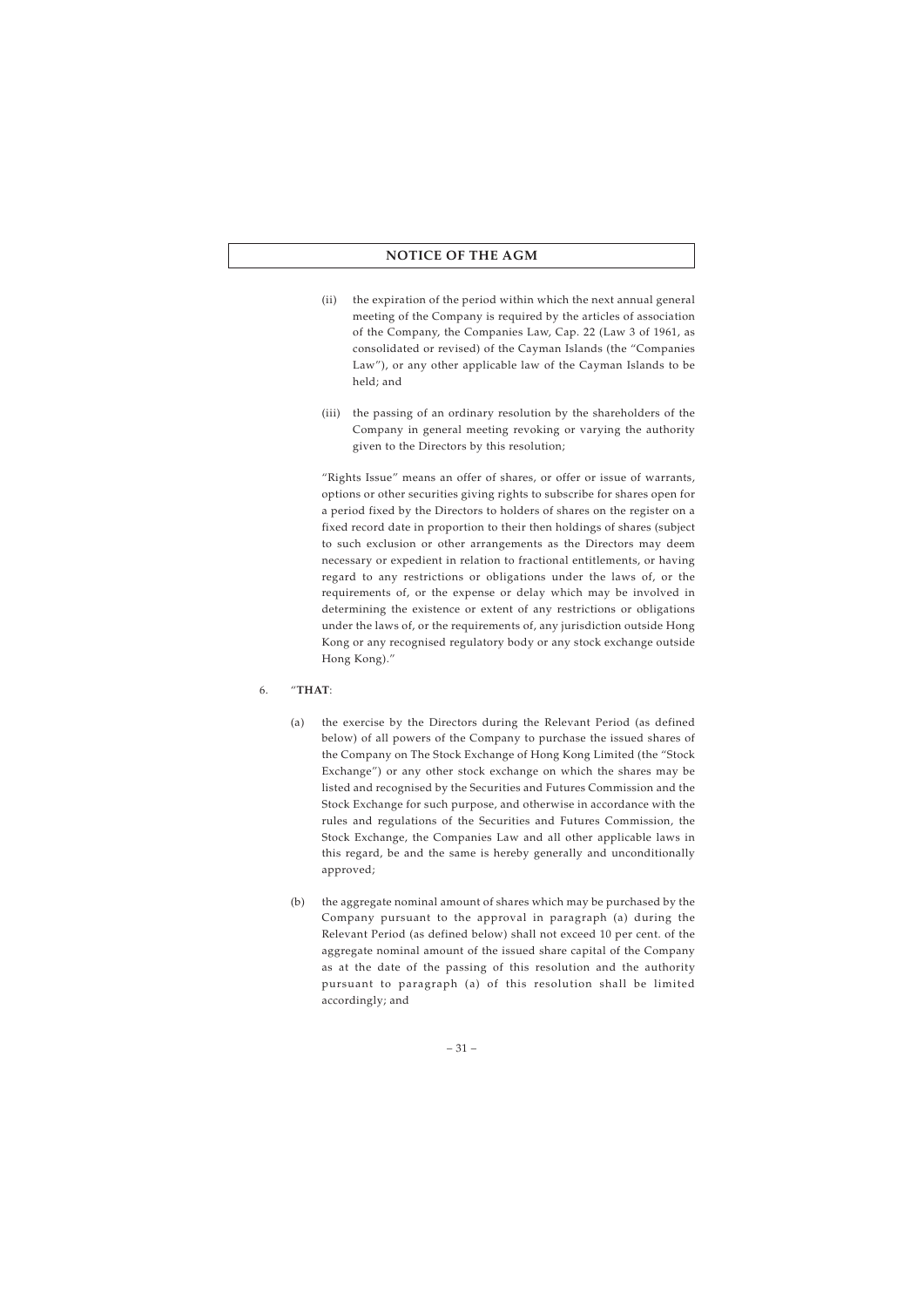- (c) for the purposes of this resolution, "Relevant Period" means the period from the date of the passing of this resolution until whichever is the earliest of:
	- (i) the conclusion of the next annual general meeting of the Company;
	- (ii) the expiration of the period within which the next annual general meeting of the Company is required by the articles of association of the Company, the Companies Law, or any other applicable law of the Cayman Islands to be held; and
	- (iii) the passing of an ordinary resolution by the shareholders of the Company in general meeting revoking or varying the authority given to the Directors by this resolution."
- 7. "**THAT** the Directors be and are hereby authorised to exercise the authority referred to in paragraph (a) of resolution no. 5 above in respect of the share capital of the Company referred to in sub-paragraph (bb) of paragraph (c) of such resolution."
- 8. "**THAT**:
	- (a) subject to and conditional upon the Stock Exchange granting the listing of, and permission to deal in, the shares of the Company which may fall to be issued and allotted pursuant to the exercise of any options which may be granted under the new share option scheme of the Company (the "New Scheme"), the rules of which are contained in the document marked "A" produced to the meeting and for the purpose of identification signed by the chairman of the meeting, the New Scheme be and is hereby approved and adopted and the Directors be and are hereby authorised to do all such acts and to enter into all such transactions, arrangements and agreements as may be necessary or expedient in order to give full effect to the New Scheme including but without limitation:
		- (i) to administer the New Scheme under which options will be granted to participants eligible under the New Scheme to subscribe for shares in the Company;
		- (ii) to modify and/or amend the New Scheme from time to time provided that such modification and/or amendment is effected in accordance with the provisions of the New Scheme relating to modification and/or amendment;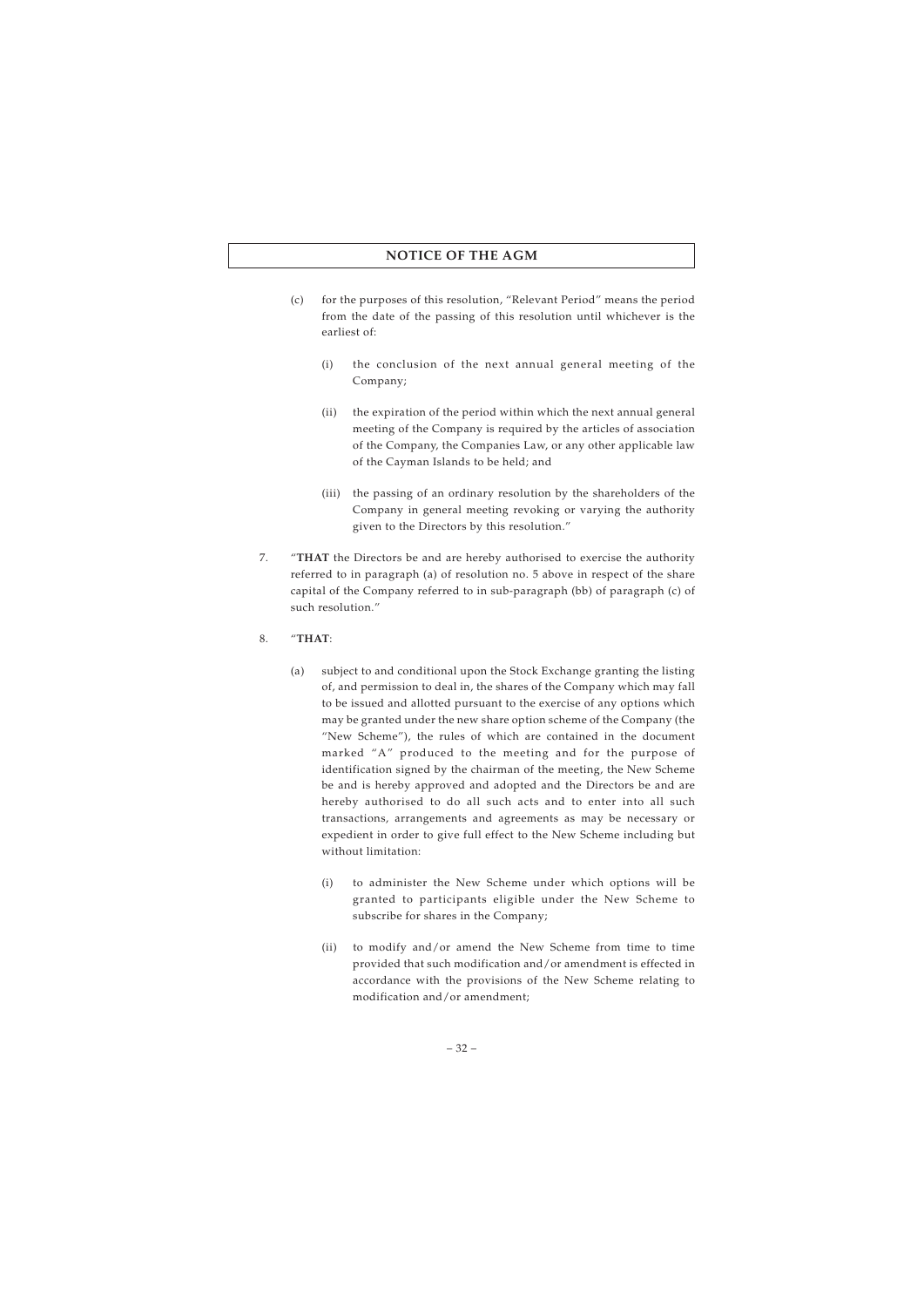- (iii) to issue and allot from time to time such number of shares in the capital of the Company as may be required to be issued pursuant to the exercise of the options under the New Scheme and subject to the Rules Governing the Listing of Securities on the Stock Exchange;
- (iv) to make application at the appropriate time or times to the Stock Exchange; and any other stock exchanges upon which the issued shares of the Company may for the time being be listed, for listing of and permission to deal in any shares which may hereafter from time to time be issued and allotted pursuant to the exercise of the options under the New Scheme; and
- (v) to consent, if it so deems fit and expedient, to such conditions, modifications and/or variations as may be required or imposed by the relevant authorities in relation to the New Scheme; and
- (b) existing share option scheme which was adopted by the Company on 2 May 2002 and became effective on 21 May 2002 be and is hereby terminated with effect from the adoption of the New Scheme."

By order of the Board of **Richfield Group Holdings Limited Lee Wing Yin** *Executive Director*

Hong Kong, 30 September 2011

*Registered office:* Cricket Square Hutchins Drive P.O. Box 2681 Grand Cayman KY1-1111 Cayman Islands

*Head office and principal place of business in Hong Kong:* Unit 1209, 12/F. Silvercord Tower 2 30 Canton Road Tsim Sha Tsui Hong Kong

*Notes:*

1. A member entitled to attend and vote at the annual general meeting of the Company convened by the above notice is entitled to appoint one or more proxy to attend and, subject to the provisions of the articles of association of the Company, to vote on his behalf. A proxy need not be a member of the Company but must be present in person at the annual general meeting to represent the member. If more than one proxy is so appointed, the appointment shall specify the number and class of shares in respect of which each such proxy is so appointed.